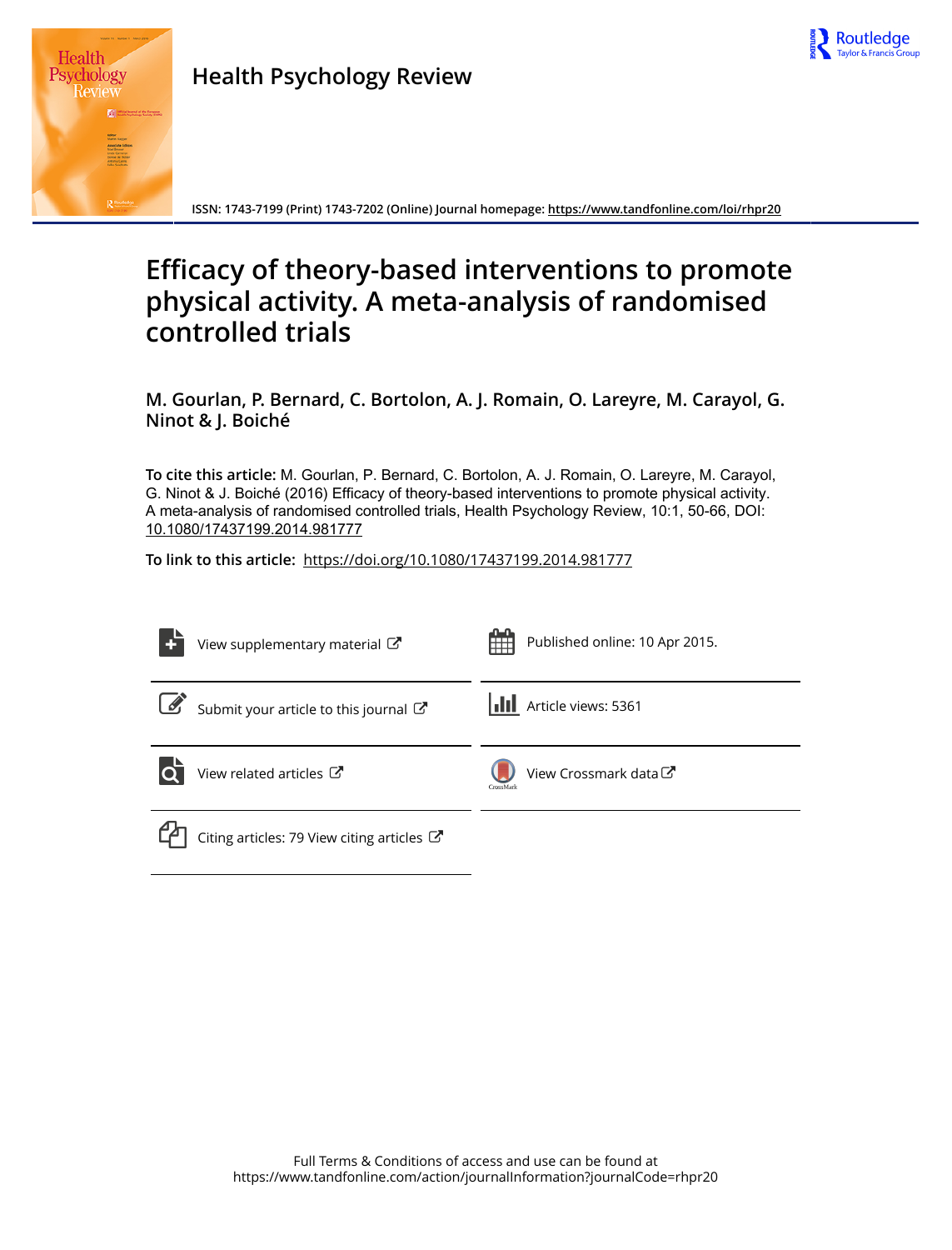## Efficacy of theory-based interventions to promote physical activity. A meta-analysis of randomised controlled trials

M. Gourlan<sup>a,b,c</sup>\*, P. Bernard<sup>a,b</sup>, C. Bortolon<sup>a,b</sup>, A. J. Romain<sup>a,b,d</sup>, O. Lareyre<sup>a,b,c</sup>, M. Carayol<sup>a,b,e</sup>, G. Ninot<sup>a,b</sup> and J. Boiché<sup>a,b</sup>

<sup>a</sup>Laboratory Epsylon EA 4556, Dynamics of Human Abilities and Health behaviours, University of Montpellier 1 and 3, rue du Pr Henri Serre, Montpellier, F-34000, France; <sup>b</sup>Challenge for the Change of Behaviour (CCB) Group, Montpellier, France; 'Epidaure, Prevention Department of Institut Regional du Cancer de Montpellier, Montpellier, F-34298, France; <sup>d</sup>Unit of Nutrition and Diabetes, University Hospital of Lapeyronie, Montpellier, F-34000, France; <sup>e</sup>INSERM UMR 1027, Paul Sabatier University, F-31073, Toulouse, France

(Received 4 February 2014; accepted 26 October 2014)

Implementing theory-based interventions is an effective way to influence physical activity (PA) behaviour in the population. This meta-analysis aimed to (1) determine the global effect of theory-based randomised controlled trials dedicated to the promotion of PA among adults, (2) measure the actual efficacy of interventions against their theoretical objectives and (3) compare the efficacy of single- versus combined-theory interventions. A systematic search through databases and review articles was carried out. Our results show that theory-based interventions  $(k = 82)$ significantly impact the PA behaviour of participants  $(d = 0.31, 95\% \text{ CI} [0.24, 0.37])$ . While moderation analyses revealed no efficacy difference between theories, interventions based on a single theory ( $d = 0.35$ ; 95% CI [0.26, 0.43]) reported a higher impact on PA behaviour than those based on a combination of theories  $(d =$ 0.21; 95% CI [0.11, 0.32]). In spite of the global positive effect of theory-based interventions on PA behaviour, further research is required to better identify the specificities, overlaps or complementarities of the components of interventions based on relevant theories.

Keywords: exercise; interventions; behaviour change; randomised controlled trials; meta-analysis

The benefits of regular physical activity (PA) for health promotion and rehabilitation are well documented. Levels of sufficient PA are associated with longer life expectancy (e.g., Lee et al., [2012](#page-15-0)) and higher well-being (e.g., Netz, Wu, Becker, & Tenenbaum, [2005](#page-16-0)). They are also a protection factor against certain chronic conditions, such as cancer (e.g., Wu, Zhang, & Kang, [2013\)](#page-17-0). Based on scientific evidence, current recommendations specify that adults should perform at least 150 minutes of moderate-intensity aerobic PA per week to enjoy the above positive effects (WHO, [2010\)](#page-17-0). However, several reports indicate that a large proportion of the worldwide adult population fails to adopt this PA behaviour on a regular basis (e.g., Kohl et al., [2012](#page-15-0)). Thus, identifying the characteristics of effective PA-promotion programmes has become a major concern for public health

<sup>\*</sup>Corresponding author. Email: [mathieugourlan@yahoo.fr](mailto:mathieugourlan@yahoo.fr)

<sup>© 2015</sup> Taylor & Francis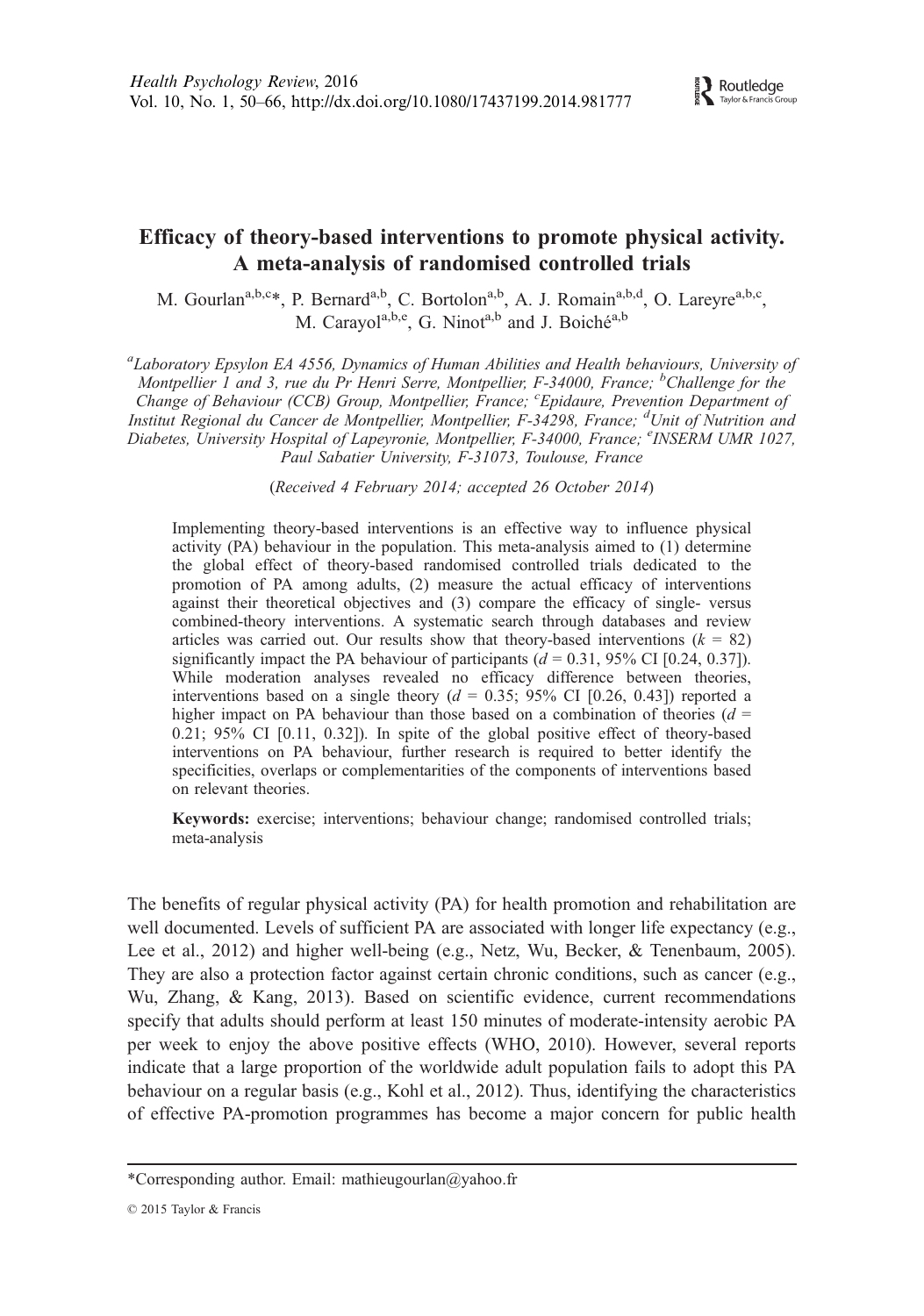authorities. Available programmes may or may not be designed on a theoretical basis. Programmes which do not rely on a theoretical framework have mainly focused on identifying the most effective intervention techniques for specific behaviours or populations whereas theory-based programmes, instead, are based on recognised theories of behaviour specifying the presumed influences on mediators of behaviour that need to be changed in interventions to achieve behaviour change. Their models range from broad, ecological models encompassing all levels of factors to more specific ones focusing on a relatively small set of psychosocial processes (Glanz & Bishop, [2010\)](#page-14-0).

We performed a meta-analysis of randomised controlled trials (RCTs) aiming (1) to investigate the efficacy of theory-based PA-promotion interventions in adult individuals; (2) to examine and compare the efficacy of PA-promotion interventions according to the theory they were based on; and (3) to assess and compare the efficacy of PA-promotion interventions based on a single theory with that of interventions based on combined theories.

## Health behaviour theories and PA

Several health, social or educational psychology theories have been proposed to understand health behaviour change on the basis of psychosocial processes. Specifically, the Health Belief Model (HBM, Rosenstock, [1974](#page-17-0)), the Social Cognitive Theory (SCT, Bandura, [1997\)](#page-13-0), the Transtheoretical Model (TTM, Prochaska, Johnson, & Lee, [2009](#page-16-0)), the Theory of Planned Behaviour (TPB, Ajzen, [1991\)](#page-13-0), the Self-Determination Theory (SDT; Deci & Ryan, [2000\)](#page-14-0), the Protection Motivation Theory (PMT; Rogers, [1983](#page-17-0)) and the Health Action Process Approach (HAPA; Schwarzer, [1992](#page-17-0)) have garnered the attention of health behaviour change researchers (Glanz & Bishop, [2010;](#page-14-0) Nigg & Paxton, [2008\)](#page-16-0). These theories have been applied to the PA domain in order to identify the main constructs which are significantly associated with levels of PA in either healthy or unhealthy populations.

Prochaska, Wright, and Velicer [\(2008](#page-16-0)) devised 12 criteria to evaluate the quality of health behaviour change theories: (1) clarity, (2) consistency, (3) parsimony, (4) testability, (5) predictive power, (6) explanatory power, (7) productivity, (8) generalisability, (9) integration, (10) utility, (11) efficacy and (12) impact. Many researchers have attempted to evaluate the predictive and explanatory power of those theories (i.e., 'why a behaviour change occurred and why it did not, [and predicts] when a behaviour change will and will not occur', p. 565) in order to better understand and predict health behaviours such as PA (Prochaska et al., [2008](#page-16-0)). Indeed, several meta-analyses or literature reviews have investigated the association of specific theoretical constructs with PA behaviour. A meta-analysis including 103 TPB-based studies reported a large effect size in the relationship between intention and PA (McEachan, Conner, Taylor, & Lawton, [2011\)](#page-15-0). Moreover, a moderate association between self-efficacy and PA behaviour was identified in a meta-analysis focusing on SCT (Spence, Burgess, & Cutumisu, [2006\)](#page-17-0). In yet another meta-analysis including 71 TTM-based studies, important differences in PA levels were found to depend upon participants' change status: acute differences were noted between those in the preparation stages and those in the action stages (Marshall  $\&$ Biddle, [2001\)](#page-15-0). Literature reviews examined other models and their specific application in the PA domain. First, Teixeira, Carraça, Markland, Silva, and Ryan [\(2012](#page-17-0)) reviewed a set of 66 studies grounded in SDT and concluded that there is a positive relationship between autonomous forms of motivation and PA. Second, Bui, Mullan, and McCaffery ([2013\)](#page-14-0)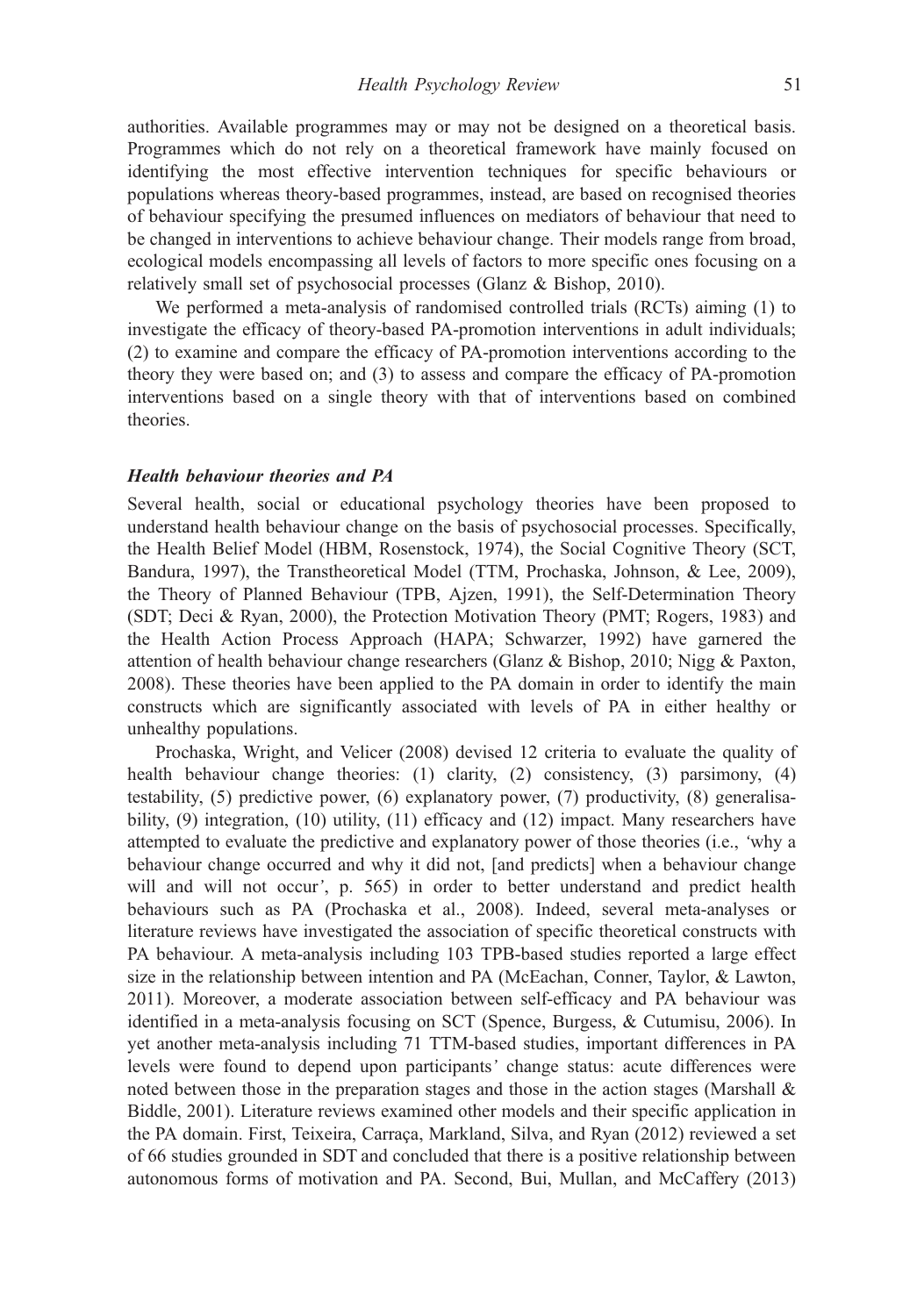examined 20 PMT-based studies and concluded to a significant association between coping-appraisal and PA level.

Altogether, these reviews and meta-analyses confirm the predictive power of the aforementioned theories on PA behaviour. However, they mainly – if not exclusively – rely on observational (i.e., cross sectional, prospective or longitudinal) studies and therefore fail to meet the efficacy criterion raised by Prochaska et al. ([2008\)](#page-16-0), which states that a 'theory-based intervention is demonstrated to have significant efficacy, producing greater behaviour change than a placebo or control' (p. 565).

## Theory-based RCTs to promote PA

At the instigation of several scholars (e.g., Rothman, [2004](#page-17-0)), numerous theory-based interventions (i.e., whose content is based on the constructs of a single theory or of several ones; Eccles, Grimshaw, Walker, Johnston, & Pitts, [2005](#page-14-0)) have been implemented in recent years (Noar & Mehrotra, [2011\)](#page-16-0). For instance, a recent meta-analysis explored the effectiveness of theory-based PA interventions conducted specifically on worksites (Taylor, Conner, & Lawton, [2012\)](#page-17-0) and reported a significant increase in PA with a moderate effect size. Additionally, interventional research in health psychology is gradually integrating the specific methodological requirements of evidence-based medicine, which rely on RCTs meeting CONSORT criteria (Keefe & Blumenthal, [2004\)](#page-15-0). In fact, the RCT design is now recognised as the highest level of evidence methodology available to establish the efficacy or effectiveness of health behaviour change interventions (Davidson et al., [2003](#page-14-0)). As such, it has been retained by numerous researchers to identify those interventions which are the most effective for the promotion of PA (Orrow, Kinmonth, Sanderson, & Sutton, [2012\)](#page-16-0).

In the literature, a growing number of PA-promotion RCTs are theory-based (Michie & Johnston, [2012;](#page-15-0) Michie, Johnston, Francis, Hardeman, & Eccles, [2008](#page-16-0)). Some of these interventions are based on all the constructs of a particular theory. For instance, an RCT recently assessed the effectiveness of an SDT-based intervention to increase PA in sedentary overweight women (Hsu, Buchworth, Focht, & O'Connell, [2013](#page-15-0)). More specifically, the contents of group meetings, individualised exercise training sessions and of the counsellor's manual were entirely based on the underpinning principles and theoretical constructs of SDT (for details, see Edmunds, Ntoumanis, & Duda, [2009](#page-14-0)). This kind of intervention can also be designed around one construct only, or part of the guiding theory. Sørensen, Kragstrup, Skovgaard, and Puggaard ([2008\)](#page-17-0) thusly explored the efficacy of counselling, coupled or not with supervised exercise, in improving PA practice among primary health care centre patients. The counselling sessions were based exclusively on TTM stages of change, with no consideration for other constructs, such as processes of change. Concept selection is made under the assumption that all constructs do not have comparable weight in the process of behaviour change (Rhodes & Pfaeffli, [2010\)](#page-16-0). Similar considerations have led researchers to include concepts from several different theories to build their PA intervention (Pinto et al., [2011\)](#page-16-0).

## Combination and comparison of theories to change PA behaviour

Over the last decade, health researchers have highlighted the need for a more rigorous evaluation of the respective efficacy of single- versus combined-theory interventions (Glanz & Bishop, [2010;](#page-14-0) Noar, Chabot, & Zimmerman, [2008\)](#page-16-0). Combining theories has helped researchers develop more parsimonious explanations and better understand the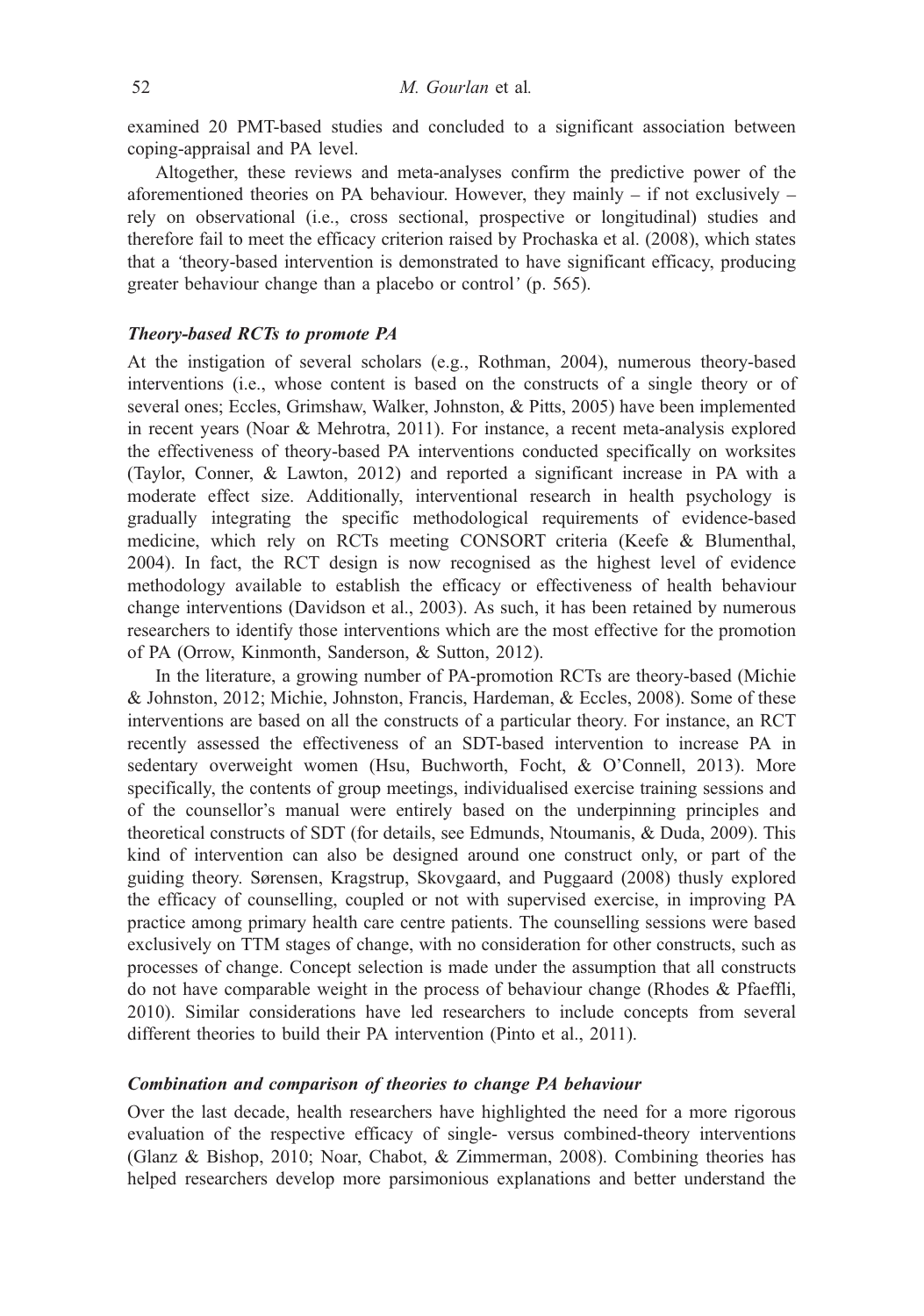predictive power of health behaviours (Hagger, [2009;](#page-15-0) Lippke & Ziegelmann, [2008\)](#page-15-0). For example, Buman et al. ([2011\)](#page-14-0) implemented an intervention based on both SCT and SDT constructs to increase PA among older adults, and compared it to a standard community intervention. Similarly, interventions combining SDT and TPB (e.g., Hagger & Chatzisarantis, [2007](#page-15-0)) or TTM and SCT (e.g., Pinto et al., [2011](#page-16-0)) were implemented to promote PA. Prestwich et al. [\(2014](#page-16-0)) recently conducted a meta-analysis including 107 studies to investigate the effectiveness of theory-based interventions for promoting PA and eating behaviour changes. Interventions based on a single theory generated a larger effect than those based on a combination of theories.

Several authors (e.g., Montanaro & Bryan, [2014\)](#page-16-0) have noted that theoretical comparisons may be a key step in the development of more efficacious interventions, allowing researchers to determine which components of which theories are the driving factors of behaviour change. As suggested by Gardner and colleagues (2014), it is equally important that researchers indicate the extent to which behavioural interventions work, and that they provide assumptions about why these interventions should work. In the available literature, the direct comparison of interventions based on different theories in empirical studies remains sparse (Lippke & Ziegelmann, [2008\)](#page-15-0). In their meta-analysis, Prestwich et al. [\(2014](#page-16-0)) were able to compare the effectiveness of SCT- and TTM-based interventions. The authors reported no significant differences in the mean effect sizes of these two models.

## Limits of previous meta-analyses

Recently, numerous meta-analyses have attempted to determine the efficacy of PApromotion interventions (Avery, Flynn, Wersch, Sniehotta, & Trenell, [2012;](#page-13-0) Ng, Mackney, Jenkins, & Hill, [2012](#page-16-0); Orrow et al., [2012\)](#page-16-0). However, these studies mainly focused on (1) specific types of PA, (2) sub-populations or (3) means of message delivery. For instance, Kassavou, Turner, and French [\(2013](#page-15-0)) only included interventions which promoting walking. Another meta-analysis examined the effectiveness of PA interventions strictly among socio-economically disadvantaged women (Cleland, Granados, Crawford, Winzenberg, & Ball, [2013\)](#page-14-0). Finally, several meta-analyses focused on the efficacy of mobile devices or web interventions to promote PA (Davies, Spence, Vandelanotte, Caperchione, & Mummery, [2012](#page-14-0); Fanning, Mullen, & McAuley, [2012\)](#page-14-0).

Thus far, the only meta-analyses including theory-based interventions are those of Prestwich et al. ([2014\)](#page-16-0) and Taylor et al. ([2012\)](#page-17-0); though quite valuable, these pioneering studies suffered from several limitations. First, they included interventional studies with mixed designs (i.e., RCTs, controlled trials and quasi-experimental studies). Second, they included studies designed to increase PA or to improve other health behaviours (i.e., eating behaviours). Last, Pretswich's investigation included studies published until 2008 only. Therefore, an updated systematic approach with a strict selection of studies had become necessary to overcome the weaknesses of previous meta-analyses.

## Summary

In summary, this meta-analysis explored the efficacy of theory-based interventions to promote PA behaviour among adults in studies using an RCT design. We also examined a number of specific effects in the subgroups of the included studies. For theories associated with a set of RCTs meeting our inclusion criteria, the respective efficacy of each theory-based intervention was assessed; we evaluated whether any particular theory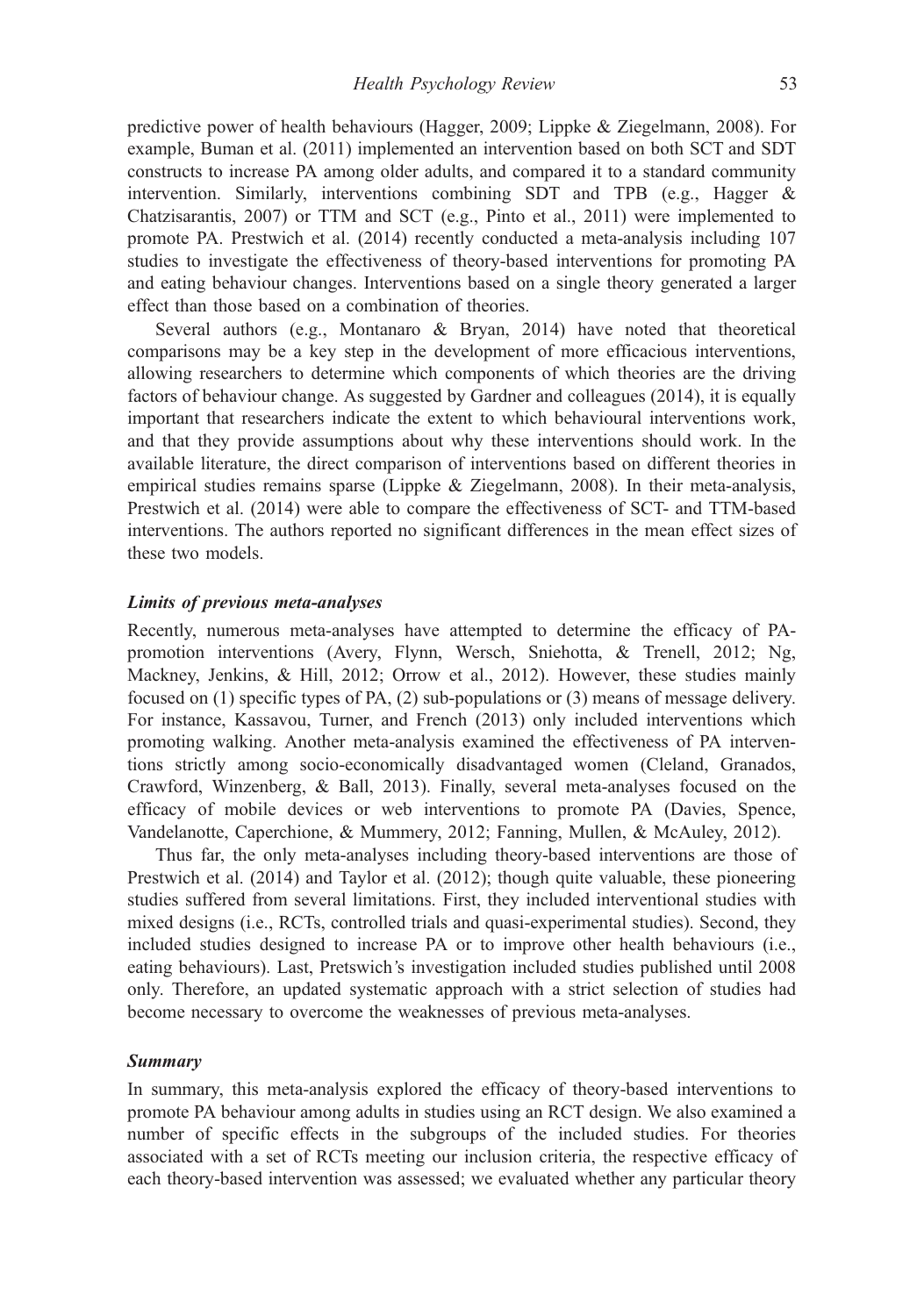had proven significantly more effective for PA-promotion interventions than others. Furthermore, we examined whether interventions based on a single theory versus a combination of theories resulted in significantly different efficacy in PA behaviour.

## Method

This systematic review is reported following the Preferred Reporting Items for Systematic Reviews and Meta-Analyses statement (Liberati et al., [2009\)](#page-15-0).

## Inclusion criteria

Studies were included in the systematic review if they met the PICOS criteria (Liberati et al., [2009\)](#page-15-0):

- (1) Participants. Participants were adults ( $\geq$  18 years). Trials involving both adults and children/adolescents were not included.
- (2) Interventions. To be included, studies had to mention that their intervention was based on at least one theory (i.e., the theoretical framework had to be explicitly named in the text). Interventions could only target PA, or PA and other outcomes. No restriction was placed upon the mode of delivery of the intervention.
- (3) Controls. Included trials compared a group participating in a theory-based intervention (i.e., intervention group) with a group which either did not participate in an intervention, or took part in an intervention that was not theory-based (i.e., control group). No restriction was placed upon the nature of the comparison with the intervention group (i.e., no intervention, minimal intervention, attention placebo or active comparison control condition).
- (4) Outcomes. The included trials measured PA as primary or secondary end points at both pre- and post-intervention times. The PA indicator used had to be a direct measurement of the behaviour (e.g., PA duration, energy expenditure, number of steps). Trials based on physical fitness data (e.g., cardiovascular fitness) or intentions (e.g., stages of change) were not included. Measurement methods of PA could be self-reported (i.e., use of a questionnaire) and/or objective (e.g., pedometer).
- (5) Studies. Only RCTs were included.

## Search strategies

Studies were identified by searching through the MEDLINE, PsycINFO and PSYarticles databases through 15 May 2013, with no language restriction. Mesh and text-words were used in MEDLINE with limits (i.e.,  $age > 18$  years, RCT design). The following theories and their constructs (e.g., processes of change) were included successively in the search equation: Theory of Reasoned Action, TPB, TTM, SCT, HBM, PMT, SDT, HAPA, Precaution Adoption Process Model (PAPM), Rubicon Model (RM) and Model of Action Phases (MAP). Additionally, relevant reviews were scanned (see details in Appendix 1 in [supplemental material](#page-13-0)).

The titles and abstracts found in the electronic databases were initially and independently screened by three trained reviewers (MC, Ph.D.; CB, PhDc; JB, Ph.D.) to determine their adequacy with this systematic review. The final selection was based on full-text reading and performed by four trained reviewers (OL, PhDc; PB, Ph.D.; AJR, Ph.D., GN, Ph.D.). Any disagreements were resolved by discussion with MG (Ph.D.).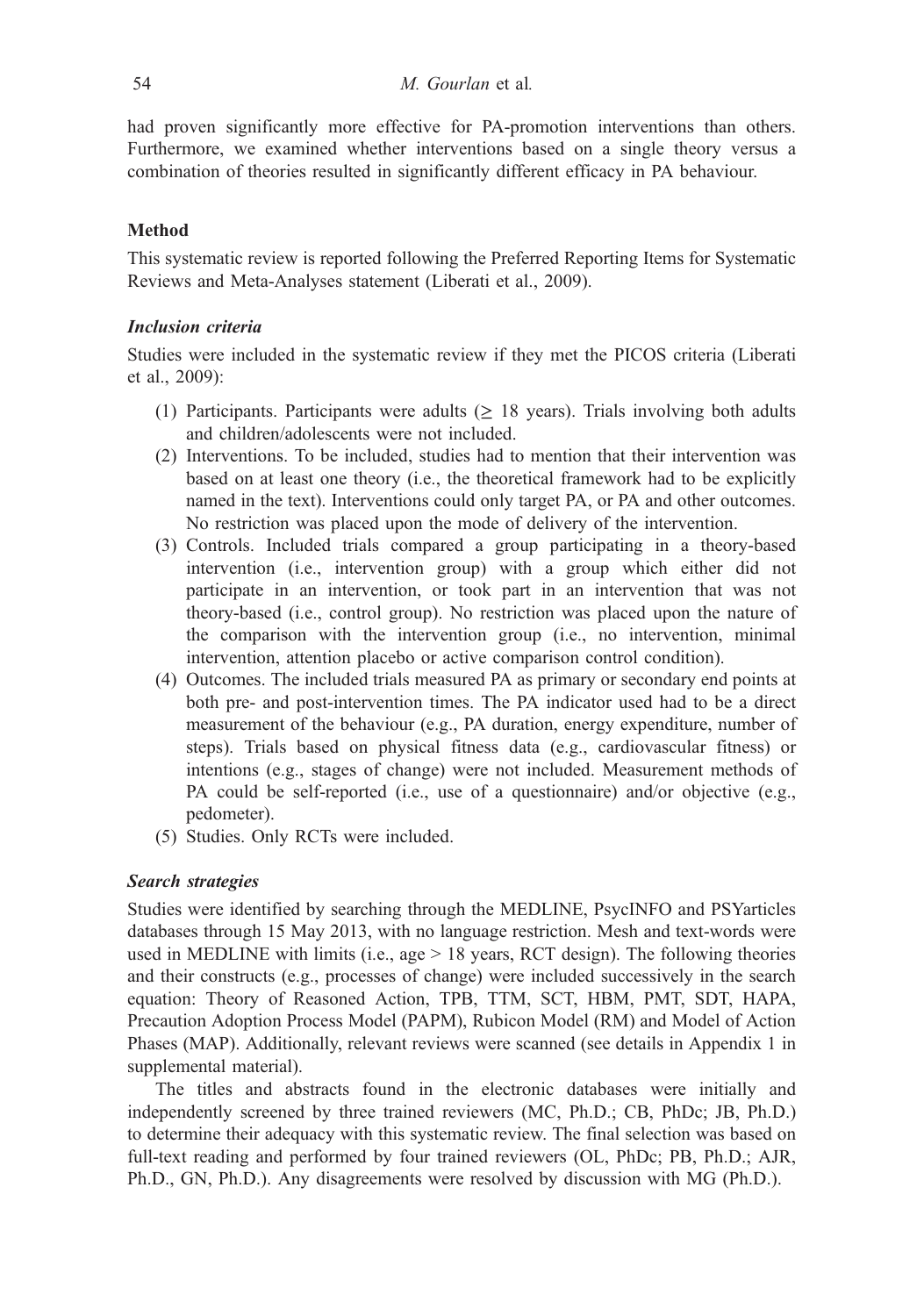## Coding procedures

A standardised data extraction was performed by three pairs of independent reviewers (PB–CB, MC–AJR, JB–OL), who systematically recorded the data. Any disagreements were resolved by discussion with MG. Descriptive data were extracted by (1) study population and design: year, number of participants randomly assigned, mean age, gender, sample characteristics (e.g., sedentary adults, workers); (2) theory-based intervention: theory, mode of delivery of the intervention, supervised PA, frequency of sessions, intervention length, control condition; (3) outcome: primary, number of times PA was measured, number of subjects assessed in each randomisation group, measures of PA (pre-/post-intervention and follow-up times). For studies with multiple PA indicators (e.g., both PA duration and energy expenditure) and/or multiple methods of PA measurement (e.g., use of both self-report and pedometer), the data were averaged in order to generate a single summary effect size (Rosenthal & Rubin, [1986](#page-17-0)). For articles which reported insufficient information on programme outcomes, repeated attempts to contact corresponding authors were made to request more information.

Additionally, the methodological quality of each trial was examined using an 11-item scale derived from Cochrane collaboration's tools for assessing risk of bias in RCTs (Higgins et al., [2011](#page-15-0)). Specifically, the scale assessed whether studies provided information regarding (1) the eligibility criteria for participants; (2) the details of the intervention; (3) the standardisation of the intervention; (4) the specific objective(s) of the study; (5) the calculation technique used to determine the sample size; (6) the method used to randomise participants; (7) the blinding to group assignment of participants and of those conducting interventions; (8) the participants flow; (9) the characteristics of the care providers performing the intervention; (10) the baseline data of participants; and (11) the number of participants included in each analysis. A detailed description of each item is presented in Appendix 2 in [supplemental material.](#page-13-0) All items were coded as 'yes', 'no' or 'not applicable'.

Finally, the extent to which the development and the evaluation of the interventions were explicitly based on a theory or several theories was coded using 10 items from the Theory Coding Scheme (TCS; Michie & Prestwich, [2010\)](#page-16-0). Specifically, the coding scheme assessed whether (1) the targeted construct(s) was/were mentioned as predictor(s) of behaviour; (2) the theory was used to select intervention recipients; (3) the theory was used to select/develop intervention techniques; (4) the theory was used to tailor intervention techniques to recipients; (5) all intervention techniques were explicitly linked to at least one theory-relevant construct; (6) at least one, but not all, of the intervention techniques was explicitly linked to at least one theory-relevant construct; (7) groups of techniques were linked to groups of constructs; (8) all theory-relevant constructs were explicitly linked to at least one intervention technique; (9) at least one, but not all, of the theory-relevant constructs was explicitly linked to at least one intervention technique; and (10) theory-relevant constructs were measured. All items were coded as 'yes' or 'no'. Details and coding procedures of the TCS are presented in Appendix 3 in [supplemental material.](#page-13-0) A theoretical implementation score was generated by summing the 10 items.

## Statistical analyses

Effect sizes were calculated using Cohen's d (Cohen, [1988](#page-14-0)) with Comprehensive Meta-Analysis software, version 2.2.064 (Borenstein, Hedges, Higgins, & Rothsein, [2005](#page-13-0)).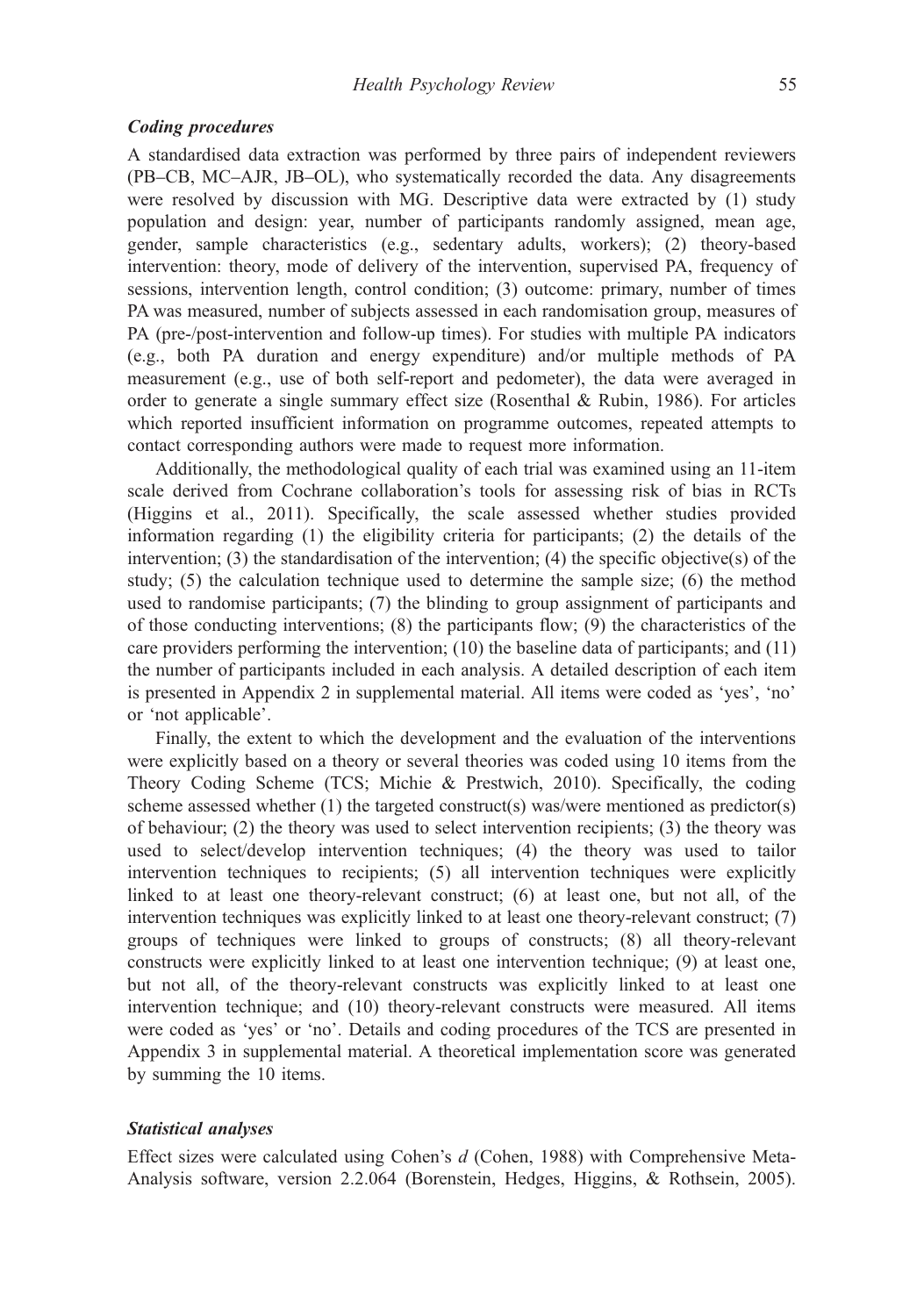Positive effect sizes indicated favourable changes in the theory-based intervention groups, compared to changes or lack thereof, in the control groups. Effect sizes of 0.2, 0.5 and 0.8 represent small, medium and large effects, respectively (Cohen, [1988\)](#page-14-0). Effect sizes were calculated using average difference data between pre- and post-intervention measures, the number of participants and the pooled standard deviations of each group (i.e., intervention and control group) for each trial. When summary statistics were not reported, statistical test data (e.g.,  $t$ - or  $F$ -values) were used to make an estimation of Cohen's d (Lipsey & Wilson, [2001\)](#page-15-0). As a complement to Cohen's d,  $95\%$  CIs were also reported.

Study heterogeneity was assessed using the omnibus homogeneity test  $(Q)$  and the  $I^2$ as indicators (Borenstein, Hedges, Higgins, & Rothstein, [2009](#page-13-0)). Anticipating heterogeneity for this data-set ( $Q < 0.05$ ;  $I^2 \ge 75$ %; e.g., Prestwich et al., [2014\)](#page-16-0), we performed the calculation of pooled effect sizes using a random effects model. The publication bias was assessed using multiple methods, including funnel plot identification, Begg and Mazumdar [\(1994](#page-13-0)) adjusted rank correlation and Egger's regression intercept (Egger, Smith, Schneider, & Minder, [1997](#page-14-0)).

#### Moderator analysis

In accordance with the second and third objectives of this work, moderator analyses were conducted to test whether the effect size depended on (1) the theory the intervention was based on, and (2) the fact that the intervention was based on a single theory or a combination of theories. The effect of those categorical moderators was analysed using a meta-analytic analogue to the analysis of variance test. As described by Lipsey and Wilson ([2001](#page-15-0)), this analysis allows the regrouping of effect sizes into mutually exclusive groups on the basis of an independent variable (i.e., the moderator), and tests the level of heterogeneity among the effect sizes at both between-group and within-group positions. If the between-group heterogeneity statistic (Qb) is significant, it indicates that the mean effect sizes across groups differ by more than the sampling error. In addition, a significant within-group heterogeneity statistic (Qw) indicates that heterogeneity still exists within the group, beyond that caused by the moderator (Lipsey & Wilson, [2001\)](#page-15-0). A moderator was tested only if there were at least three interventions at each moderator level (e.g., at least three interventions based on a given theory; Higgins, Thompson, Deeks, & Altman, [2003](#page-15-0)).

## **Results**

#### Search results

The literature search initially returned 1531 articles; 1454 articles were excluded using the following criteria: (1) observational study, (2) absence of theory-based intervention, (3) absence of RCT design, (4) absence of PA measure, (5) lack of statistical information for PA and inability to obtain it from the study's authors and (6) protocol article. Seventyseven RCTs were included, involving a total of 82 intervention groups meeting all inclusion criteria (see the flow diagram in Appendix 4 in [supplemental material](#page-13-0)).

## Overall characteristics of the database

The total number of participants across the interventions was  $19,357$  (experimental  $=$  $10,574$  and control = 8783) with a mean age of 48.4 years (SD = 13.93). The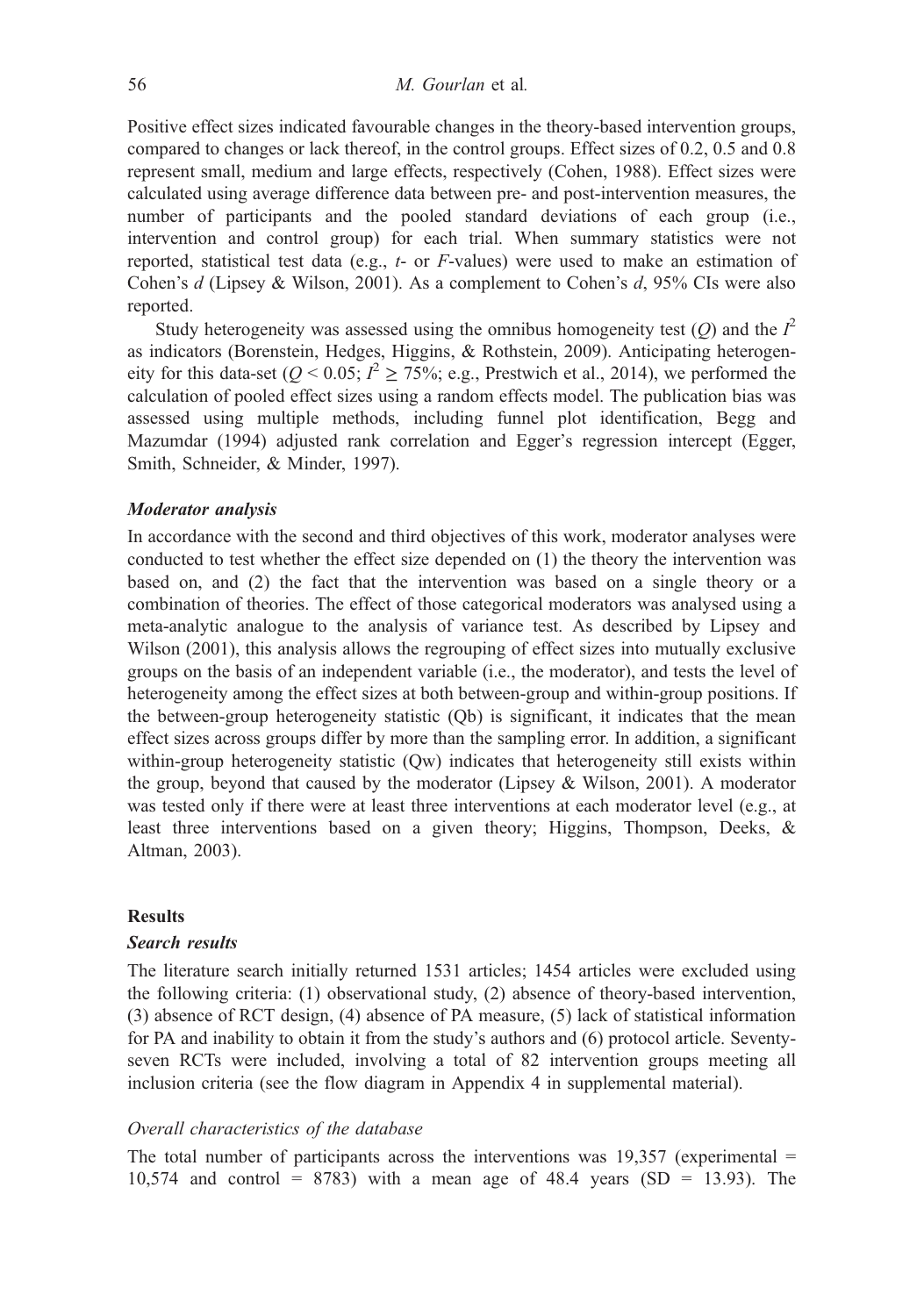characteristics of the 82 interventions are presented in Appendix 5 in [supplemental](#page-13-0) [material](#page-13-0). The samples were mixed-sex in a majority of interventions  $(k = 62, 75%)$  and included women exclusively in 20 interventions. Sedentary adults were sampled in 18 (23%) studies. Among clinical populations, adults with diabetes or cancer were represented in respectively 10 (13%) and 5 (6%) interventions.

Of the 82 theory-based interventions, 61 (74%) were reported to be explicitly based on a single theory. Of these interventions, 31, 16, 8, 5 and 1 were based respectively on TTM, SCT, TPB, SDT and PMT. No study was found to be based on the following theories: HBM, PAPM, MAP, RM and HAPA. Among the interventions explicitly based on a combination of theories ( $k = 21, 26\%$ ), 14 interventions reported combining 2 theories, while the remaining 7 were based on combinations of 3–5 theories.

Regarding the characteristics and the outcomes of the 82 theory-based interventions, the following was noted:  $44$  (52%) used a single mode of delivery (e.g., Internet) and 28 combined at least two modes of delivery (e.g., telephone and face-to-face sessions); supervised sessions of PA were reported in 14 (16%) interventions; PA was explicitly reported as the primary outcome in 74 (89%) interventions; PA was assessed with selfreported, objective or both measures in 70  $(83\%)$ , 3  $(4\%)$  and 11  $(13\%)$  interventions, respectively; the control conditions identified were: no intervention  $(k = 18, 22\%)$ , minimal intervention (e.g., booklet;  $k = 36, 44\%$ ), attention placebo (e.g., weight management;  $k = 13, 15\%$ , active control intervention (e.g., website;  $k = 17, 19\%$ ).

#### Methodological quality and theoretical implementation

The assessment of the methodological quality for each trial is presented in Appendix 6 in [supplemental material](#page-13-0). The most frequently met criteria were the eligibility of participants (item 1, 95%), the specific objective(s) of the study (item 4, 88%) and the details of the intervention (item 2, 83%; see Appendix 7 in [supplemental material\)](#page-13-0). Conversely, the blinding to group assignment of the participants and of the individuals conducting the interventions (item 7, 27%), the number of participants included in each analysis (item 11, 35%) and the calculation technique used to determine the sample size (item 5, 46%) were the least met criteria.

The assessment of the theoretical implementation for each intervention is presented in Appendix 8 in [supplemental material](#page-13-0). The mean theoretical implementation score was 6.35 (SD = 2.09, median = 6). The highest score was 8, but six studies received a score of 1. The criteria that interventions met the most frequently were the use of a theory to develop intervention techniques (item 3, 93%), the mention of theoretical constructs (item 1, 86%) and the measurement of theory-relevant constructs (item 10, 72%; see Appendix 9 in [supplemental material\)](#page-13-0). Conversely, the use of the theory to select recipients of the intervention (item 2, 19%), the explicit association of all theory-relevant constructs with at least one intervention technique (item 9, 23%), and the explicit association of all intervention techniques with at least one theory-relevant construct (item 5, 32%) were the least met criteria.

#### Publication bias

The funnel plot displaying the impact of theory-based interventions (relative to control) appeared to be asymmetrical (see Appendix 10 in [supplemental material](#page-13-0)). In addition, both Begg and Mazumdar adjusted rank correlation ( $\tau = 0.30$ ,  $p < .001$ ) and Egger's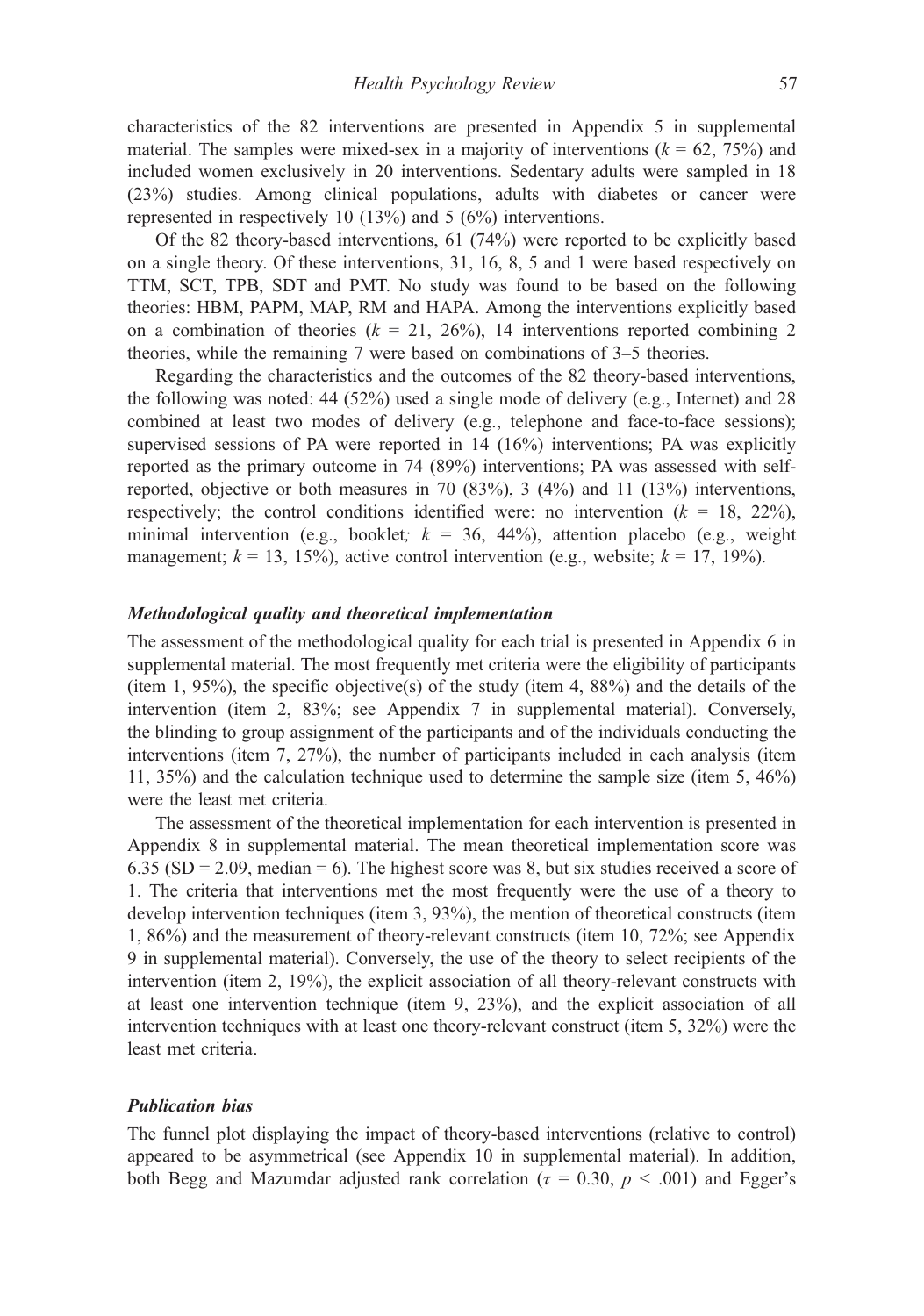intercept [Intercept = 2.49,  $t(80) = 6.63$ ,  $p < .001$ ] appeared significant. These results therefore provide evidence of a publication bias for this data.

## Overall intervention effects

The raw data of the included interventions are available on the 'open science framework' website (see Gourlan et al., [2014](#page-14-0)). The overall average effect size of the 82 interventions was 0.31 (95% CI [0.24, 0.37]), indicating a significantly more positive impact of theorybased interventions on the PA practices of participants, compared to control groups. Significant heterogeneity ( $Q = 348.52$ ,  $p < .001$ ,  $I^2 = 76.85\%$ ) was noted. The effect sizes of each of the 82 interventions are presented in Appendix 11 in [supplemental material](#page-13-0).

## Moderating variables

Since significant study heterogeneity was found, we used a mixed model for the moderator analysis. We first tested the theory type as a categorical moderator (i.e., SDT, SCT, TTM, TPB). The only intervention based on PMT was excluded from this analysis. The results of the summary effect sizes of interventions according to theory are presented in Table 1. All theories had significant impact on PA behaviour, ranging from  $d = 0.26$ (95% CI [0.03, 0.48]) for TPB to  $d = 0.61(95\% \text{ CI} [0.32, 0.89])$  for SDT. Nonetheless, moderation analyses revealed no significant differences between theories ( $Qb = 5.26$ ,  $p >$ .05). A categorical moderation analysis was also performed to compare the efficacy of interventions based on a single theory versus a combination of theories. The analysis revealed that the number of theories used to design an intervention was a significant moderator (Qb = 4.03,  $p < .05$ ). Specifically, interventions based on a single theory ( $d =$ 0.35; 95% CI [0.26, 0.43]) reported a stronger impact than interventions based on multiple theories ( $d = 0.21$ ; 95% CI [0.11, 0.32]; see Table 1).

## **Discussion**

The aims of this meta-analysis were to assess the efficacy of theory-based interventions in increasing PA in adults, examine and compare the efficacy of PA interventions according

| Moderator                                     | No. of interventions | $d$ [95% CI]        | $\tilde{I}^2$ | Ow         | Qb |  |
|-----------------------------------------------|----------------------|---------------------|---------------|------------|----|--|
| Theory used (for single-theory interventions) |                      |                     |               |            |    |  |
| <b>SDT</b>                                    |                      | $0.61$ [0.32, 0.89] | 51.28         | 8.21       |    |  |
| <b>SCT</b>                                    | 16                   | $0.42$ [0.28, 0.56] | 42.89         | $26.26*$   |    |  |
| <b>TTM</b>                                    | 31                   | $0.31$ [0.20, 0.42] | 80.13         | $151.01**$ |    |  |
| <b>TPB</b>                                    | 8                    | $0.26$ [0.03, 0.48] | 83.22         | $41.72**$  |    |  |
| Single- versus combined-theory interventions  |                      |                     |               |            |    |  |
| Single theory <sup>a</sup>                    | 61                   | $0.35$ [0.26, 0.43] | 77.85         | 270.99**   |    |  |
| Combined theories                             | 21                   | $0.21$ [0.11, 0.32] | 73.13         | 74.44**    |    |  |

Table 1. Summary effect sizes and moderator analyses for single-theory and combined-theory interventions.

SDT, Self-Determination Theory; SCT, Social Cognitive Theory; TTM, Transtheoretical Model; TPB, Theory of Planned Behaviour; 95% CI, 95% confidence interval; Qb, between-groups heterogeneity statistic; Qw, withingroups heterogeneity statistic.

<sup>a</sup>Intervention based on PMT was included (Bassett & Prapavessis, [2011\)](#page-13-0).

 $*_{p}$  < .05;  $*_{p}$  < .001.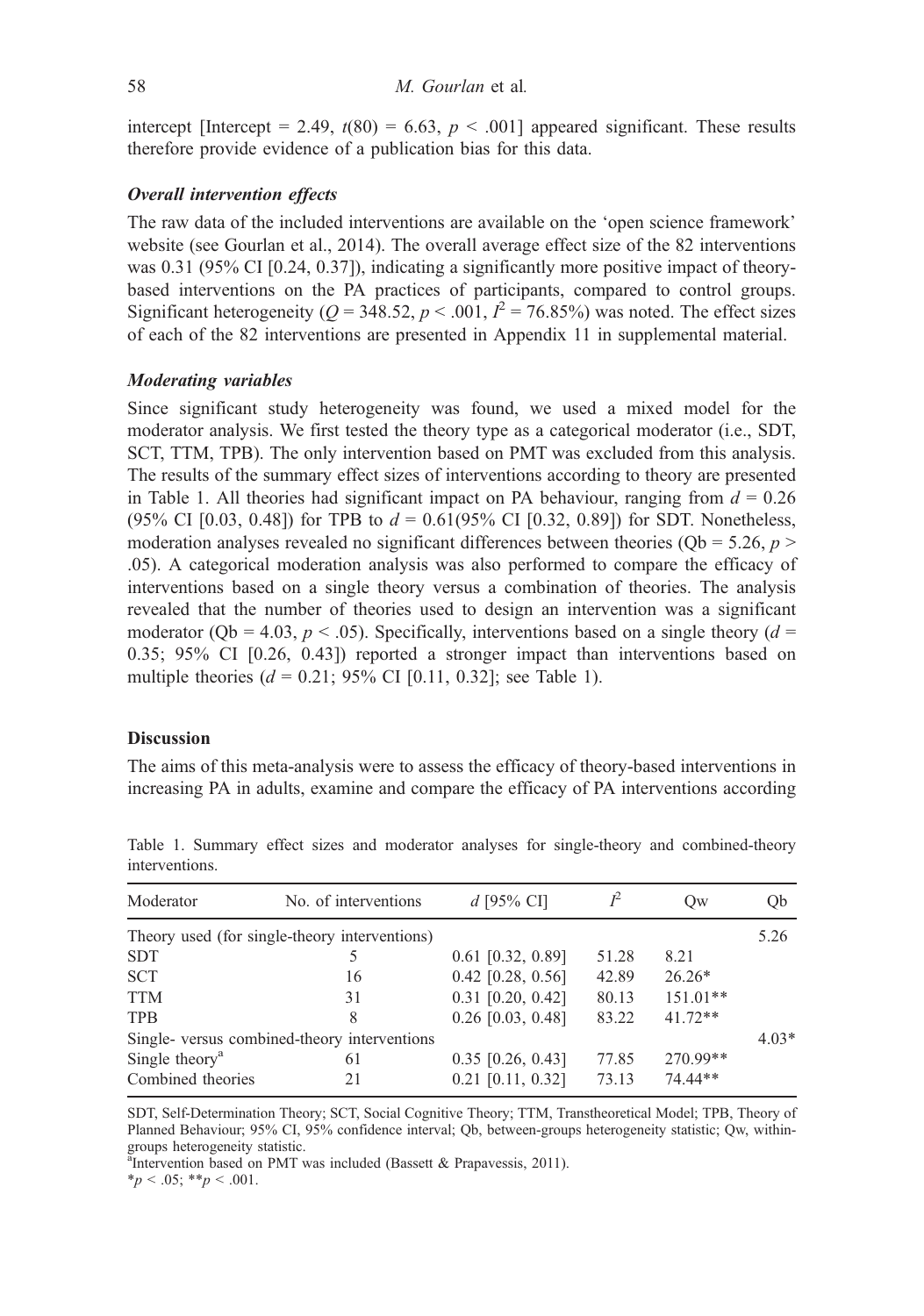to the theory or theories they were based upon, and compare the efficacy of PA interventions based on a single theory with the efficacy of those based on a combination of theories.

#### Efficacy of theory-based RCTs in promoting PA

A large number of studies were identified and a total of 82 interventions met the inclusion criteria of the present meta-analysis. Only five of the theories identified in the literature were represented in our selection: the TTM, the SCT, the TPB, the SDT and the PMT. The results indicated that interventions based on those theories are effective, inducing a small to medium effect size on PA behaviour  $(d = 0.31$ ; Cohen, [1988](#page-14-0)). This meta-analysis is therefore the first to establish the efficacy of theory-based interventions in promoting PA with a robust method (i.e., the RCT design). This finding is consistent with that of Taylor et al.  $(2012)$  $(2012)$ , who reported a d of 0.34 for theory-based interventions implemented in a distinct set of workplace studies. Hence, theory-based interventions promoting PA appear to be equally effective for workers and various healthy or unhealthy adults. These effect sizes need to be interpreted in light of the potential health impact of PA behaviour change. Indeed, given the large and increasing prevalence of inactive people in Western countries, even a slight PA increase in the general population could have a major health impact (Khan et al., [2012\)](#page-15-0).

Although this work clearly suggests that theory-based interventions are effective for promoting PA, our results should nonetheless be interpreted cautiously. Indeed, several potential methodological biases were identified: while more than 80% of the interventions reported their participant eligibility criteria, specific objectives and the details of their interventions, less than 50% of them reported the blinding to group assignment of participants and of individuals administering the interventions, the number of participants included in each analysis and the calculation technique used to determine the sample size. Yet, recent evidence shows that failing to report blinding, number of participants analysed or sample size calculations technique is associated with biased estimates of interventional efficacy (Chan, [2008](#page-14-0); Gluud, [2006\)](#page-14-0). Additionally, failing to report baseline data may threaten the external validity of the results (Boutron et al., [2008\)](#page-14-0). Thus, in order to enhance the methodological quality of theory-based interventions promoting PA and to limit the biases currently found in some interventions, a systematic, closer alignment with a set of methodological quality criteria such as the CONSORT statement (Boutron et al., [2008\)](#page-14-0) is recommended for future research.

## Efficacy of SDT, SCT, TTM and TPB in promoting PA

This meta-analysis was also designed to examine and compare the efficacy of interventions according to the theory upon which they were based. Subgroup analyses indicated that interventions based on SDT, SCT, TTM and TPB reported, on average, a significant impact on PA. In addition, our comparative statistical analyses did not show the superiority of any theory over the others regarding its impact on PA practice. Our findings are consistent with those of Prestwich et al. ([2014\)](#page-16-0). These authors did not observe any significant efficacy difference between interventions based on TTM and SCT. To a certain extent, the relative redundancy of the theories may explain the absence of a differential effect. Indeed, some authors have posited certain theory constructs overlap (Glanz, Rimer, & Viswanath, [2008\)](#page-14-0). For example, the self-efficacy construct at the core of SCT is also present in the TTM; the status of this construct is likely to account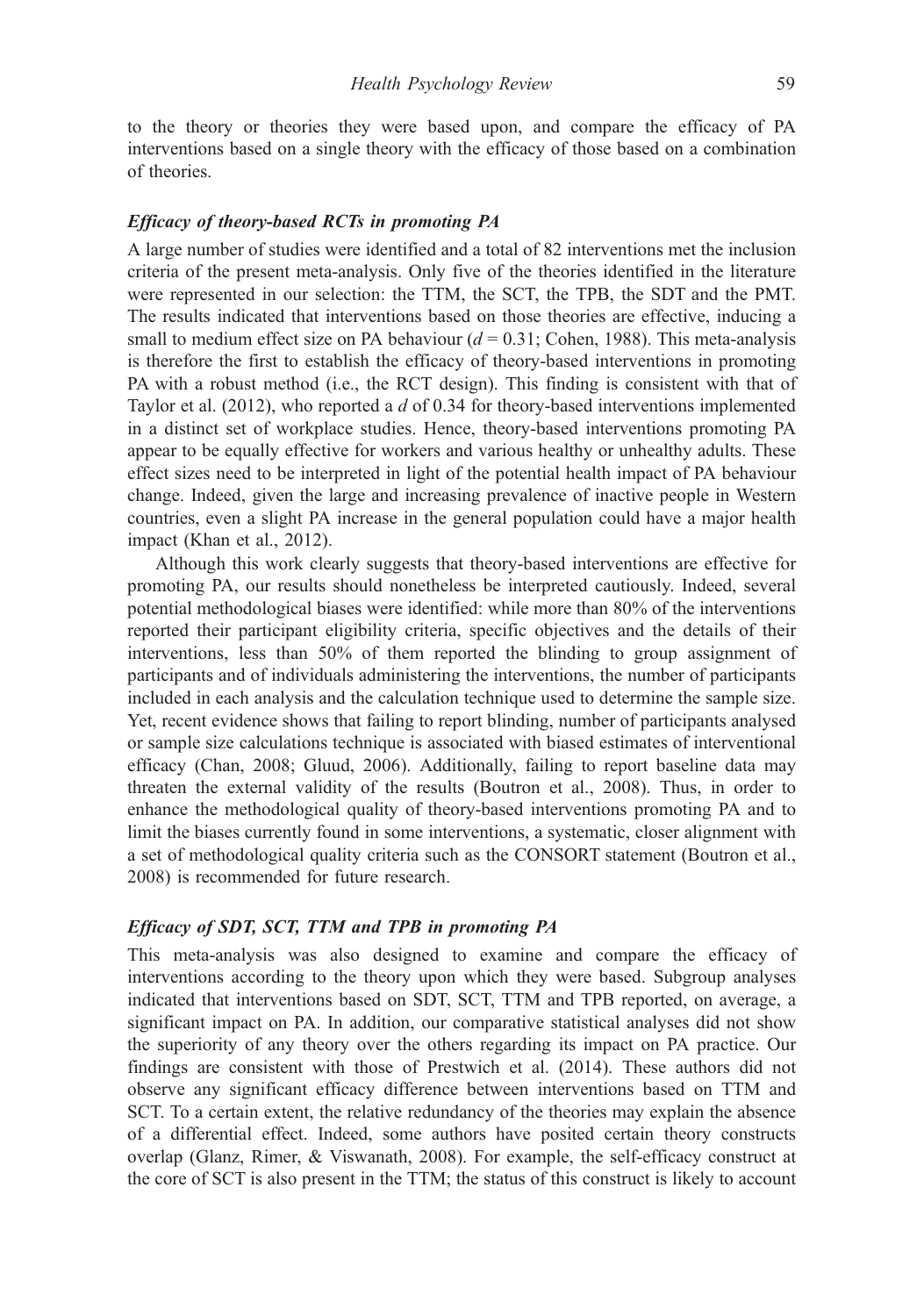for the trajectory of individuals at various progression stages (Marshall & Biddle, [2001](#page-15-0)). In the same vein, the TPB includes the construct of perceived behavioural control and SDT includes the need for competence; both are conceptually close to self-efficacy and tap the individual's mastery perceptions of a specified context such as PA (Noar  $\&$ Zimmerman, [2005\)](#page-16-0). This theoretical overlap is bound to generate similarities between the components of interventions based on different theories (Montanaro & Bryan, [2014](#page-16-0)), and the confusion is maintained by the fact that many theories do not specify methods and techniques to modify their core constructs (e.g., Hardeman et al., [2002](#page-15-0)).

The small/moderate effect sizes observed could be due, in part, to the fact that several interventions did not systematically use all the theory-specified constructs. Since all the constructs of a given theory do not have comparable weight on behaviour modification (Amireault, Godin, Vézina-Im, [2013;](#page-13-0) Rhodes & Pfaeffli, [2010](#page-16-0)), construct selection is relevant. Accordingly, several authors have advocated the implementation of 'theorydriven' (i.e., using all the constructs of a theory) versus 'theory-inspired' interventions (Michie & Johnston, [2012\)](#page-15-0).

In conclusion, we offer two perspectives. First, we invite theoretical scholars to develop specific recommendations and manuals for interventions targeting PA (e.g., Marcus & Forsyth, [2009](#page-15-0)). Second, we recommend that research focus on identifying the behaviour change techniques (see Michie et al., [2013](#page-16-0)) likely to be the most effective for modifying the core constructs of each theory. This line of research could lead to a better understanding of the 'intervention overlap', in addition to the 'theoretical overlap' between theories.

#### Efficacy of single-theory interventions versus combined-theory interventions

The last aim of this meta-analysis was to compare the efficacy of interventions based on a single theory with that of interventions based on a combination of theories. Similarly to Prestwich et al. [\(2014](#page-16-0)), moderation analyses revealed that interventions based on single theory are more effective. Thus, our results do not support recommendations for the design of PA-promotion interventions on the basis of multiple theories (Glanz & Bishop, [2010\)](#page-14-0). However, given the characteristic heterogeneity of the multiple-theory interventions surveyed, this finding must be interpreted with caution. Indeed, these interventions were based on a wide variety of theory combinations, in terms of both number and nature (e.g., TTM + SCT or SCT + SDT or TTM + SDT + PMT; see Appendix 5 in [supplemental material\)](#page-13-0). It is important to note that authors who have advocated the use of multiple theories have highlighted the necessity to develop a strong rationale for their integration into the intervention (Hagger, [2009](#page-15-0)). However, many combined-theory interventions included in this meta-analysis (e.g., Chasan-Taber et al., [2011\)](#page-14-0) did not explain, or cite previous studies which explained, the premises of their theoretical integration. Thus, future interventions evaluating the efficacy of combined-theory interventions in increasing PA should attempt to apply theoretical integrations that have already garnered strong rational and empirical support for the explanation of PA behaviour adoption (e.g., Hagger & Chatzisarantis, [2007](#page-15-0)).

#### Towards the development of rigorous theory-based interventions

This study also evaluated the theoretical fidelity of interventions. An in-depth analysis with TCS items (Michie & Prestwich, [2010\)](#page-16-0) revealed several theoretical implementation weaknesses in most of the included interventions. Notably, the results showed that such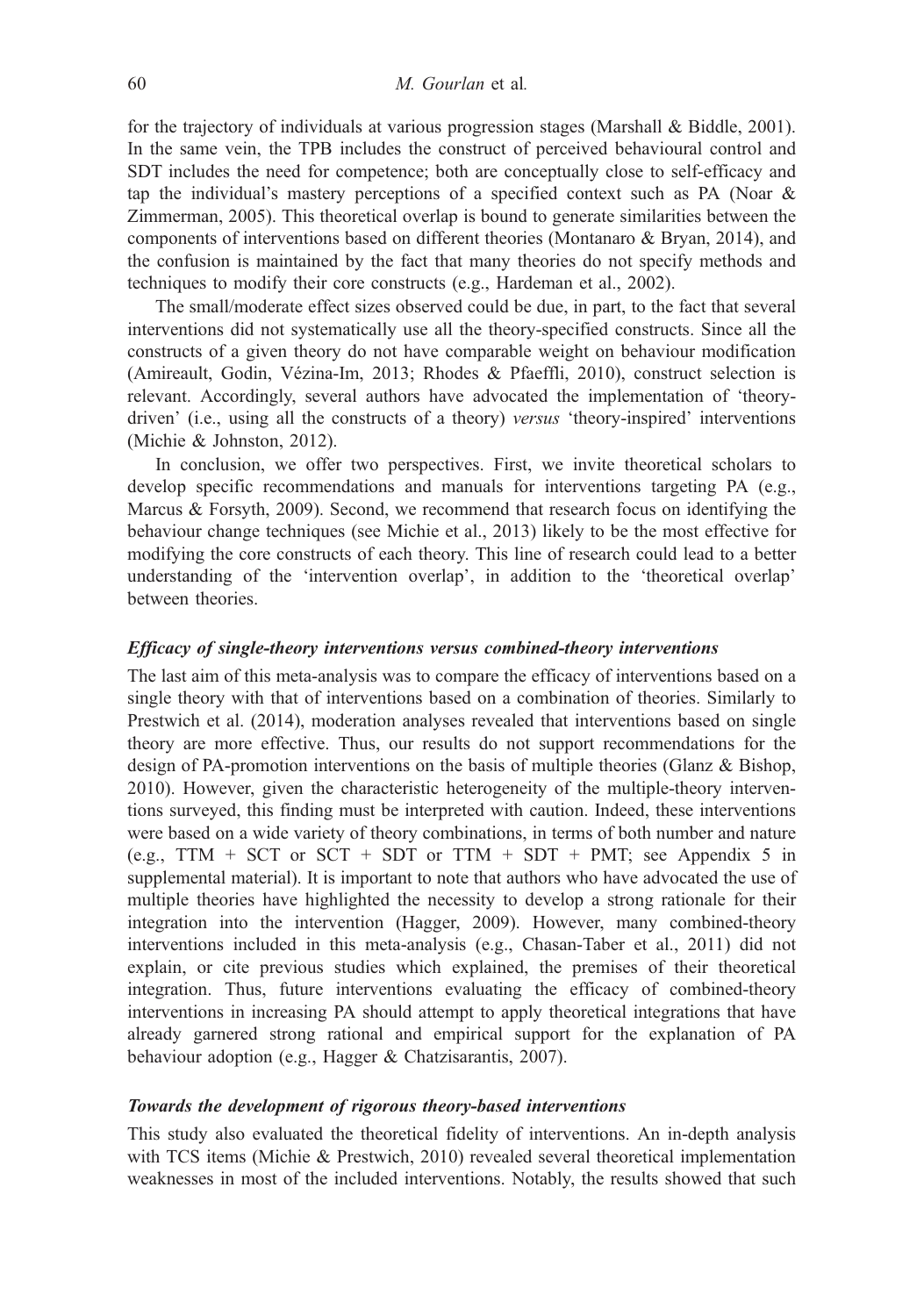criteria as 'all theory-relevant constructs were explicitly linked to at least one intervention technique' and 'all intervention techniques were explicitly linked to at least one theoryrelevant construct' were met by less than one-third of the interventions. In other words, in a vast majority of theory-based interventions promoting PA among adults, at least one intervention technique reported was not linked to any theoretical construct mentioned and/or at least one theoretical construct mentioned was not linked to any intervention technique reported. As highlighted by some authors, theory-based interventions may help us understand why interventions are effective or ineffective, mostly by informing on the key psychosocial variables that are hypothesised to be related to the behaviour, as well as on the intervention techniques that are related to those key psychosocial variables. However, in most of the interventions assessed, the specific links between the intervention techniques reported and the theoretical constructs mentioned were not established. This fact tends to limit the extent to which these interventions contributed evidence of the factors of health behaviour change (Lippke  $\&$  Ziegelmann, [2008](#page-15-0)). In this context, future theory-based interventions should more closely align with, and mention their use of, the TCS (Michie & Prestwich, [2010](#page-16-0)). In turn, this approach would lead theory-based interventions to provide a more valid basis for refining and developing improved theories (Michie & Abraham, [2004\)](#page-15-0).

## Limitations and recommendations for future research

In spite of its innovative character, this study suffers from several limitations. First, only theory-based interventions were considered. As a consequence, no evidence was provided of the relative superiority in efficacy of theory-based interventions over non-theory-based interventions. Following the pioneering work of Preswitch et al. ([2014\)](#page-16-0), who did not find that any design proved superior in efficacy, future meta-analysis should include both theory- and non-theory-based interventions. Additionally, it is plausible that relevant trials were not included in our meta-analysis because of our search strategy; for instance, search limits in Medline may have led to the elimination of some articles (Winchester & Bavry, [2010\)](#page-17-0); also, poorly described theory-based interventions may have been overlooked.

Moreover, substantial heterogeneity was found. In addition to multiple theories, this heterogeneity may have been caused by the variety of message delivery modes (e.g., emails, booklets) or the volume of intervention identified in the included trials. Additionally, our analysis revealed that a publication bias may exist in the literature, whereby small-sample studies with small effects are systematically ignored (Sterne et al., [2011\)](#page-17-0). This bias may have inflated the effects of theory-based interventions. Third, the nature of PA measures used in the included interventions could have affected the results. Indeed, self-report scales have been associated with an overestimation of PA levels (Lee, Macfarlane, Lam, & Stewart, [2011\)](#page-15-0), leading some scholars to recommend using both selfreport and objective tools simultaneously (Napolitano et al., [2010](#page-16-0)). In this set of RCTs, only 13%  $(k = 11)$  followed this recommendation. Thusly, it is possible that more modest effect sizes could be obtained with a more prevalent use of objective PA assessments. Finally, no study matched our inclusion criteria for HAPA, RM, MAP and PAPM; only one study was available for PMT, and less than 10 interventions were included for SDT and TPB. As a consequence, our conclusions about the efficacy of RCTs promoting PA among adults cannot be considered definite, because of the current lack of robust interventions based on all relevant theories.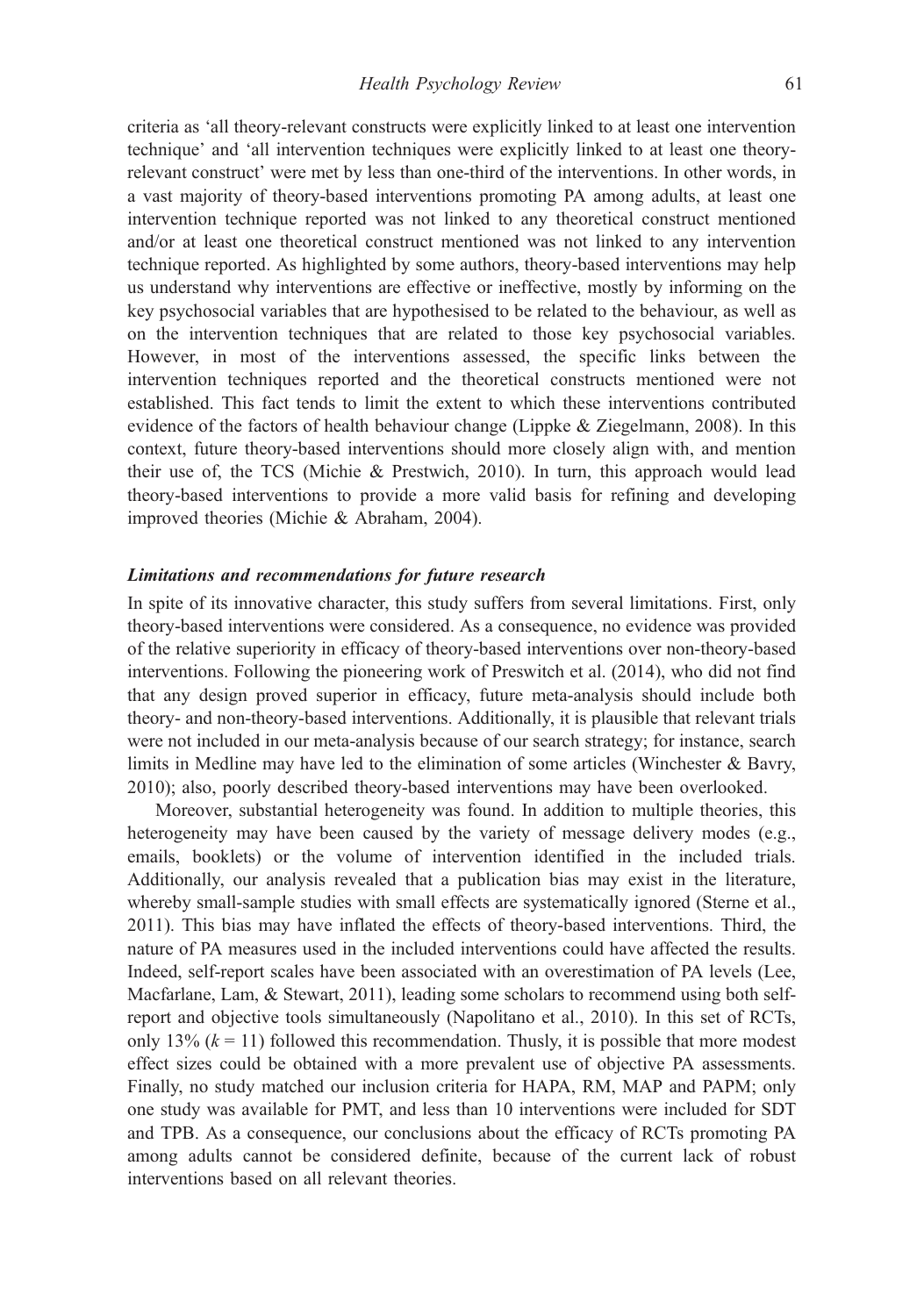<span id="page-13-0"></span>Several questions remain unanswered at present. Further research should investigate the potential moderators of interventional efficacy, such as participants' adherence, the nature of the control group and selected sample characteristics (Peters, de Bruin, & Crutzen, [2013](#page-16-0)). In another line of research, studies could purport to assess the behavioural change techniques used in each theory. Future investigations could help identify the differential effects of theories and the behavioural change techniques for specific subgroups (e.g., adults with chronic disease), contexts (e.g., rehabilitation centre, public health campaign) and/or aims (e.g., maintenance of PA, reduction of sedentary behaviour). Last, researchers should explore theoretical foundations for the aggregation of theories and build experimental studies before the development of trials (Peters et al., [2013\)](#page-16-0).

## Conclusion

This meta-analysis suggests that theory-based interventions are significantly efficacious in promoting PA. Altogether, our results suggest that stakeholders and intervention developers can design effective interventions using one of the following theories: TTM, SCT, SDT or TPB. Moreover, an intervention to modify PA behaviour seems more effective when it is based on a single theory rather than on a combination of theories. Consequently, to promote PA, researchers and practitioners should opt to implement interventions based on one of the above theories and target both individual and interpersonal factors to promote PA based on one of the above theories.

#### Acknowledgements

Mathieu Gourlan and Olivier Lareyre were supported by the SIRIC Montpellier Cancer (Grant INCa-DGOS-Inserm 6045).

#### Supplemental material

Supplemental material for this article can be accessed here: [http://dx.doi.org/10.1080/17437](http://dx.doi.org/10.1080/17437199.2014.981777) [199.2014.981777](http://dx.doi.org/10.1080/17437199.2014.981777)

#### References

- Ajzen, I. (1991). The theory of planned behavior. Organizational Behavior and Human Decision Processes, 50, 179–211. doi[:10.1016/0749-5978\(91\)90020-T](http://dx.doi.org/10.1016/0749-5978(91)90020-T)
- Amireault, S., Godin, G., & Vézina-Im, L.-A. (2013). Determinants of physical activity maintenance: A systematic review and meta-analyses. Health Psychology Review, 7(1), 55–91. doi[:10.1080/17437199.2012.701060](http://dx.doi.org/10.1080/17437199.2012.701060)
- Avery, L., Flynn, D., van Wersch, A., Sniehotta, F. F., & Trenell, M. I. (2012). Changing physical activity behavior in type 2 diabetes: A systematic review and meta-analysis of behavioral interventions. Diabetes Care, 35, 2681–2689. doi:[10.2337/dc11-2452](http://dx.doi.org/10.2337/dc11-2452)
- Bandura, A. (1997). Self-efficacy: The exercise of control. New York, NY: Freeman.
- Bassett, S. F., & Prapavessis, H. (2011). A test of an adherence-enhancing adjunct to physiotherapy steeped in the protection motivation theory. Physiotherapy Theory and Practice, 27, 360–372. doi[:10.3109/09593985.2010.507238](http://dx.doi.org/10.3109/09593985.2010.507238)
- Begg, C. B., & Mazumdar, M. (1994). Operating characteristics of a rank correlation test for publication bias. Biometrics, 50, 1088–1101. doi:[10.2307/2533446](http://dx.doi.org/10.2307/2533446)
- Borenstein, M., Hedges, L., Higgins, J., & Rothstein, H. (2005). Comprehensive meta-analysis Version 2. Englewood, NJ: Biostat.
- Borenstein, M., Hedges, L. V., Higgins, J. P. T., & Rothstein, H. R. (2009). Introduction to metaanalysis. New York, NY: Wiley.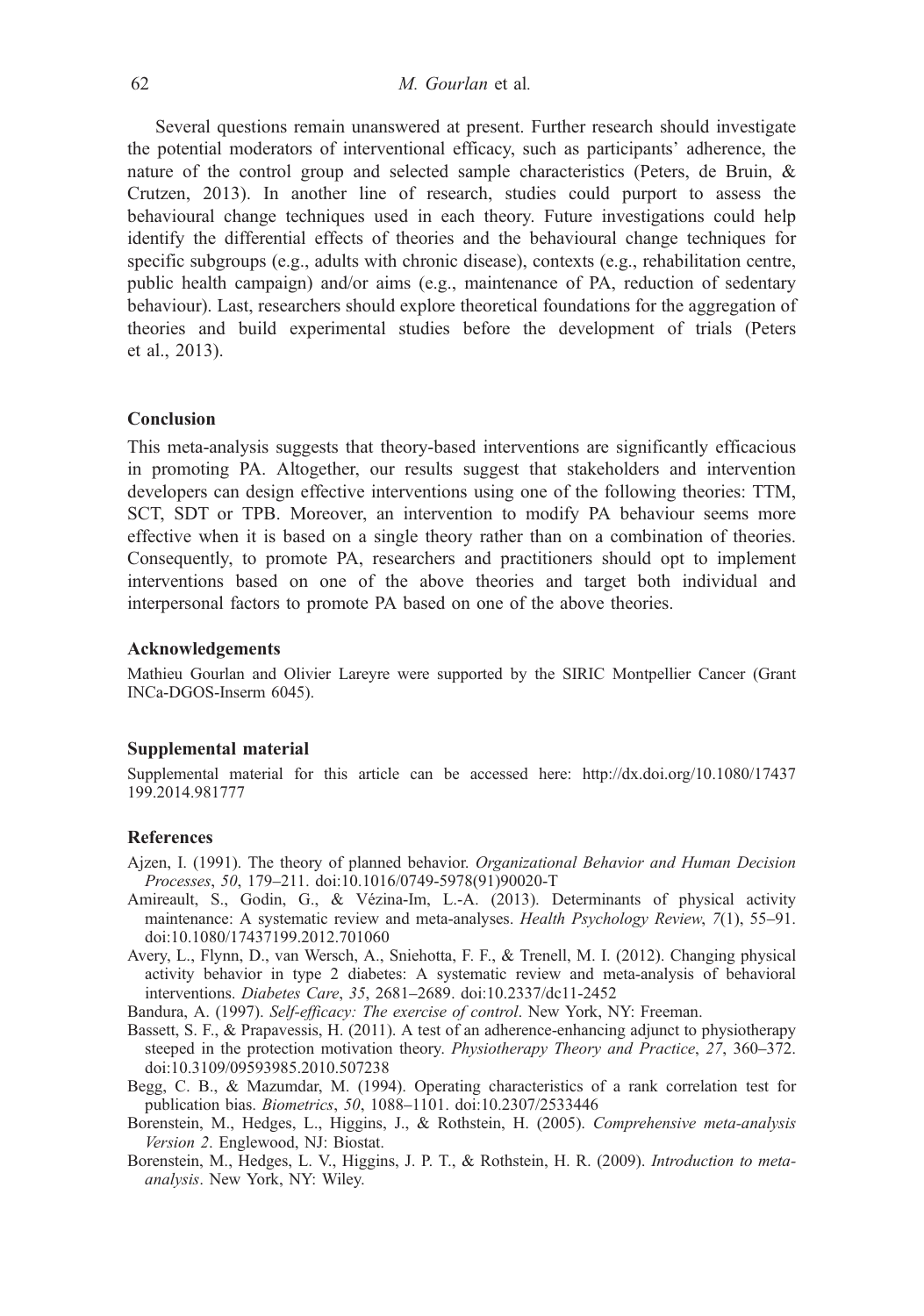- <span id="page-14-0"></span>Boutron, I., Moher, D., Altman, D. G., Schulz, K. F., Ravaud, P., & CONSORT Group. (2008). Extending the CONSORT statement to randomized trials of nonpharmacologic treatment: Explanation and elaboration. Annals of Internal Medicine, 148, 295–309. doi:[10.7326/0003-](http://dx.doi.org/10.7326/0003-4819-148-4-200802190-00008) [4819-148-4-200802190-00008](http://dx.doi.org/10.7326/0003-4819-148-4-200802190-00008)
- Bui, L., Mullan, B., & McCaffery, K. (2013). Protection motivation theory and physical activity in the general population: A systematic literature review. Psychology, Health & Medicine, 18, 522– 542. doi:[10.1080/13548506.2012.749354](http://dx.doi.org/10.1080/13548506.2012.749354)
- Buman, M. P., Giacobbi, Jr., P. R., Dzierzewski, J. M., Aiken Morgan, A., McCrae, C. S., Roberts, B. L., & Marsiske, M. (2011). Peer volunteers improve long-term maintenance of physical activity with older adults: A randomized controlled trial. Journal of Physical Activity & Health, 8, S257–S266.
- Chan, A.-W. (2008). Bias, spin, and misreporting: Time for full access to trial protocols and results. PLoS Medicine, 5, e230. doi[:10.1371/journal.pmed.0050230](http://dx.doi.org/10.1371/journal.pmed.0050230)
- Chasan-Taber, L., Silveira, M., Marcus, B. H., Braun, B., Stanek, E., & Markenson, G. (2011). Feasibility and efficacy of a physical activity intervention among pregnant women: The behaviors affecting baby and you (B.A.B.Y.) study. Journal of Physical Activity & Health, 8, S228–S238.
- Cleland, V., Granados, A., Crawford, D., Winzenberg, T., & Ball, K. (2013). Effectiveness of interventions to promote physical activity among socioeconomically disadvantaged women: A systematic review and meta-analysis. Obesity Reviews, 14, 197-212. doi:[10.1111/j.1467-](http://dx.doi.org/10.1111/j.1467-789X.2012.01058.x) [789X.2012.01058.x](http://dx.doi.org/10.1111/j.1467-789X.2012.01058.x)
- Cohen, J. (1988). Statistical power analysis for the behavioral sciences (2nd ed.). Hillsdale, NJ: Lawrence Erlbaum.
- Davidson, K. W., Goldstein, M., Kaplan, R. M., Kaufmann, P. G., Knatterud, G. L., Orleans, C. T., … Whitlock, E. P. (2003). Evidence-based behavioral medicine: What is it and how do we achieve it? Annals of Behavioral Medicine, 26, 161–171. doi[:10.1207/S15324796ABM2603\\_01](http://dx.doi.org/10.1207/S15324796ABM2603_01)
- Davies, C. A., Spence, J. C., Vandelanotte, C., Caperchione, C. M., & Mummery, W. K. (2012). Meta-analysis of internet-delivered interventions to increase physical activity levels. The International Journal of Behavioral Nutrition and Physical Activity, 9, 52. doi[:10.1186/1479-](http://dx.doi.org/10.1186/1479-5868-9-52) [5868-9-52](http://dx.doi.org/10.1186/1479-5868-9-52)
- Deci, E. L., & Ryan, R. M. (2000). The what and why of goal pursuits: Human needs and the selfdetermination of behavior. Psychological Inquiry, 11, 227–268. doi:[10.1207/](http://dx.doi.org/10.1207/S15327965PLI1104_01) [S15327965PLI1104\\_01](http://dx.doi.org/10.1207/S15327965PLI1104_01)
- Eccles, M., Grimshaw, J., Walker, A., Johnston, M., & Pitts, N. (2005). Changing the behavior of healthcare professionals: The use of theory in promoting the uptake of research findings. Journal of Clinical Epidemiology, 58, 107–112. doi[:10.1016/j.jclinepi.2004.09.002](http://dx.doi.org/10.1016/j.jclinepi.2004.09.002)
- Edmunds, J., Ntoumanis, N., & Duda, J. L. (2009). Helping your clients and patients take ownership over their exercise: Fostering exercise adoption, adherence and associated well-being. ACSMs Health and Fitness Journal, 13, 20–25.
- Egger, M., Smith, G. D., Schneider, M., & Minder, C. (1997). Bias in meta-analysis detected by a simple, graphical test. British Medical Journal, 315, 629–634. doi:[10.1136/bmj.315.7109.629](http://dx.doi.org/10.1136/bmj.315.7109.629)
- Fanning, J., Mullen, S. P., & McAuley, E. (2012). Increasing physical activity with mobile devices: A meta-analysis. Journal of Medical Internet Research, 14, e161. doi[:10.2196/jmir.2171](http://dx.doi.org/10.2196/jmir.2171)
- Gardner, B., Broström, A., Nilsen, P., Ström, H. H., Ulander, M., Fridlund, B., … Johansson, P. (2014). From 'does it work?' to 'what makes it work?' The importance of making assumptions explicit when designing and evaluating behavioural interventions. European Journal of Cardiovascular Nursing, 13, 292–294. doi:[10.1177/1474515114531688](http://dx.doi.org/10.1177/1474515114531688)
- Glanz, K., & Bishop, D. B. (2010). The role of behavioral science theory in development and implementation of public health interventions. Annual Review of Public Health, 31, 399–418. doi[:10.1146/annurev.publhealth.012809.103604](http://dx.doi.org/10.1146/annurev.publhealth.012809.103604)
- Glanz, K., Rimer, B. K., & Viswanath, K. (2008). Health behavior and health education: Theory, research, and practice. New York, NY: Wiley & Sons.
- Gluud, L. L. (2006). Bias in clinical intervention research. American Journal of Epidemiology, 163, 493–501. doi:[10.1093/aje/kwj069](http://dx.doi.org/10.1093/aje/kwj069)
- Gourlan, M., Bernard, P., Bortolon, C., Romain, A. J., Lareyre, O., Carayol, M., … Boiché, J. (2014). Raw data of the project entitled "Efficacy of theory-based interventions in promoting physical activity. A meta-analysis of randomised controlled trials". Retrieved from Open Science Framework, osf.io/qypwj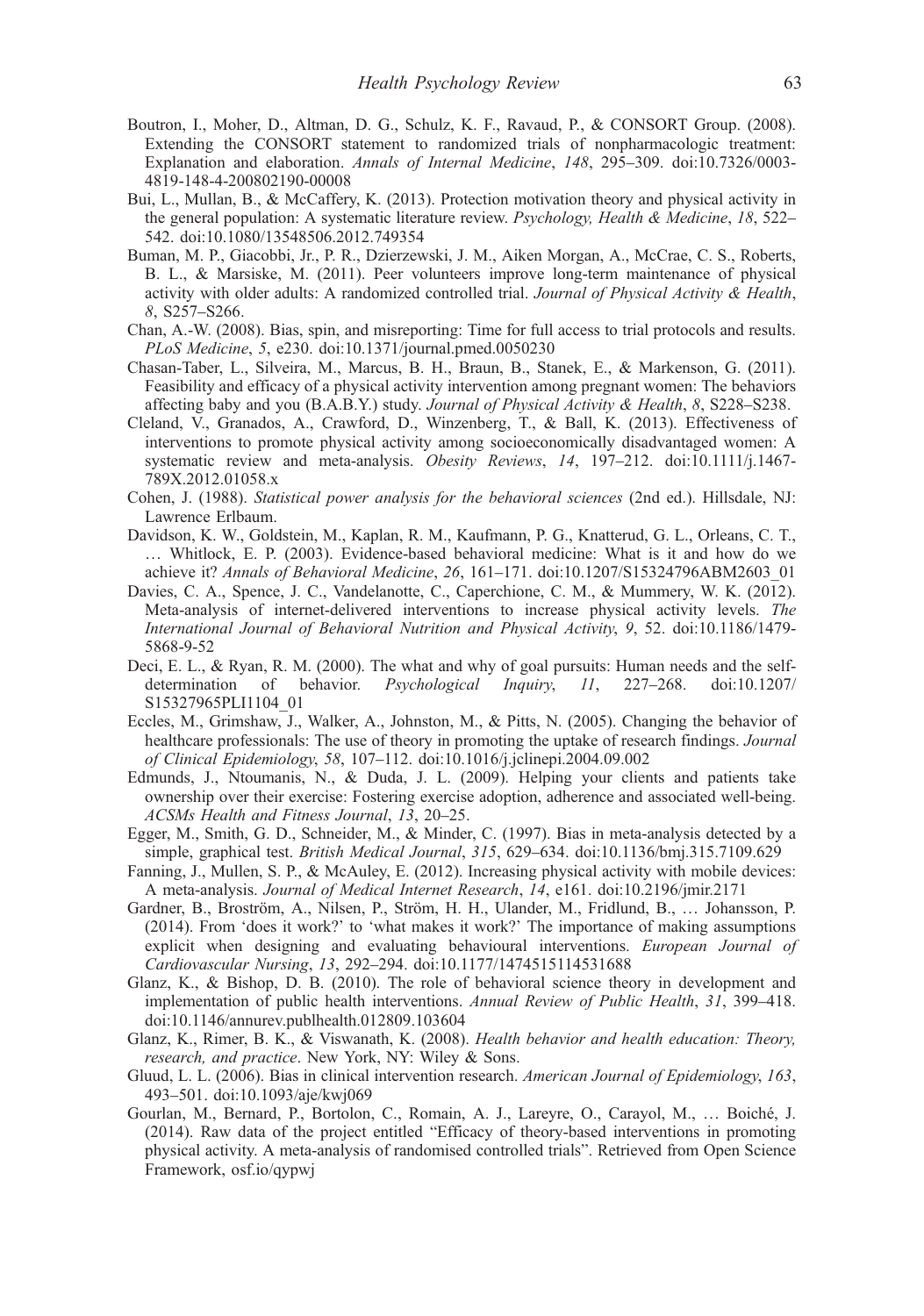- <span id="page-15-0"></span>Hagger, M. S. (2009). Theoretical integration in health psychology: Unifying ideas and complementary explanations. British Journal of Health Psychology, 14, 189–194. doi:[10.1348/](http://dx.doi.org/10.1348/135910708X397034) [135910708X397034](http://dx.doi.org/10.1348/135910708X397034)
- Hagger, M. S., & Chatzisarantis, N. L. (2007). The trans-contextual model of motivation. In M. S. Hagger & N. L. D. Chatzisarantis (Eds.), Intrinsic motivation and self-determination in exercise and sport (pp. 53–70). Champaign, IL: Human Kinetics.
- Hardeman, W., Johnston, M., Johnston, D., Bonetti, D., Wareham, N., & Kinmonth, A. L. (2002). Application of the theory of planned behaviour in behaviour change interventions: A systematic review. Psychology & Health, 17, 123–158. doi[:10.1080/08870440290013644a](http://dx.doi.org/10.1080/08870440290013644a)
- Higgins, J. P. T., Altman, D. G., Gøtzsche, P. C., Jüni, P., Moher, D., Oxman, A. D., … Cochrane Statistical Methods Group. (2011). The Cochrane collaboration's tool for assessing risk of bias in randomised trials. BMJ (Clinical Research Ed.), 343, d5928. doi[:10.1136/bmj.d5928](http://dx.doi.org/10.1136/bmj.d5928)
- Higgins, J. P. T., Thompson, S. G., Deeks, J. J., & Altman, D. G. (2003). Measuring inconsistency in meta-analyses. British Medical Journal, 327, 557–560. doi:[10.1136/bmj.327.7414.557](http://dx.doi.org/10.1136/bmj.327.7414.557)
- Hsu, Y.-T., Buckworth, J., Focht, B. C., & O'Connell, A. A. (2013). Feasibility of a selfdetermination theory-based exercise intervention promoting healthy at every size with sedentary overweight women: Project CHANGE. Psychology of Sport and Exercise, 14, 283–292. doi[:10.1016/j.psychsport.2012.11.007](http://dx.doi.org/10.1016/j.psychsport.2012.11.007)
- Kassavou, A., Turner, A., & French, D. P. (2013). Do interventions to promote walking in groups increase physical activity? A meta-analysis. The International Journal of Behavioral Nutrition and Physical Activity, 10, 18. doi[:10.1186/1479-5868-10-18](http://dx.doi.org/10.1186/1479-5868-10-18)
- Keefe, F. J., & Blumenthal, J. A. (2004). Health psychology: What will the future bring? Health Psychology, 23, 156–157. doi:[10.1037/0278-6133.23.2.156](http://dx.doi.org/10.1037/0278-6133.23.2.156)
- Khan, K. M., Thompson, A. M., Blair, S. N., Sallis, J. F., Powell, K. E., Bull, F. C., & Bauman, A. E. (2012). Sport and exercise as contributors to the health of nations. Lancet, 380, 59–64. doi[:10.1016/S0140-6736\(12\)60865-4](http://dx.doi.org/10.1016/S0140-6736(12)60865-4)
- Kohl, H. W., Craig, C. L., Lambert, E. V., Inoue, S., Alkandari, J. R., Leetongin, G., … Lancet Physical Activity Series Working Group. (2012). The pandemic of physical inactivity: Global action for public health. Lancet, 380, 294–305. doi:[10.1016/S0140-6736\(12\)60898-8](http://dx.doi.org/10.1016/S0140-6736(12)60898-8)
- Lee, I.-M., Shiroma, E. J., Lobelo, F., Puska, P., Blair, S. N., Katzmarzyk, P. T., & Lancet Physical Activity Series Working Group. (2012). Effect of physical inactivity on major non-communicable diseases worldwide: An analysis of burden of disease and life expectancy. Lancet, 380, 219–229. doi[:10.1016/S0140-6736\(12\)61031-9](http://dx.doi.org/10.1016/S0140-6736(12)61031-9)
- Lee, P. H., Macfarlane, D. J., Lam, T. H., & Stewart, S. M. (2011). Validity of the International Physical Activity Questionnaire Short Form (IPAQ-SF): A systematic review. The International Journal of Behavioral Nutrition and Physical Activity, 8, 115. doi:[10.1186/1479-5868-8-115](http://dx.doi.org/10.1186/1479-5868-8-115)
- Liberati, A., Altman, D. G., Tetzlaff, J., Mulrow, C., Gøtzsche, P. C., Ioannidis, J. P. A., … Moher, D. (2009). The PRISMA statement for reporting systematic reviews and meta-analyses of studies that evaluate health care interventions: Explanation and elaboration. PLoS Medicine, 6, e1000100. doi:[10.1371/journal.pmed.1000100](http://dx.doi.org/10.1371/journal.pmed.1000100)
- Lippke, S., & Ziegelmann, J. P. (2008). Theory-based health behavior change: Developing, testing, and applying theories for evidence-based interventions. Applied Psychology, 57, 698–716. doi[:10.1111/j.1464-0597.2008.00339.x](http://dx.doi.org/10.1111/j.1464-0597.2008.00339.x)
- Lipsey, M. W., & Wilson, D. B. (2001). Practical meta-analysis. New York, NY: Sage.
- Marcus, B., & Forsyth, L. (2009). Motivating people to be physically active (2nd ed.). Champaign, IL: Human Kinetics.
- Marshall, S. J., & Biddle, S. J. (2001). The transtheoretical model of behavior change: A metaanalysis of applications to physical activity and exercise. Annals of Behavioral Medicine, 23, 229–246. doi:[10.1207/S15324796ABM2304\\_2](http://dx.doi.org/10.1207/S15324796ABM2304_2)
- McEachan, R. R. C., Conner, M., Taylor, N. J., & Lawton, R. J. (2011). Prospective prediction of health-related behaviours with the theory of planned behaviour: A meta-analysis. Health Psychology Review, 5, 97–144. doi[:10.1080/17437199.2010.521684](http://dx.doi.org/10.1080/17437199.2010.521684)
- Michie, S., & Abraham, C. (2004). Interventions to change health behaviours: Evidence-based or evidence-inspired? Psychology & Health, 19, 29-49. doi[:10.1080/0887044031000141199](http://dx.doi.org/10.1080/0887044031000141199)
- Michie, S., & Johnston, M. (2012). Theories and techniques of behaviour change: Developing a cumulative science of behaviour change. Health Psychology Review, 6, 1–6. doi:[10.1080/](http://dx.doi.org/10.1080/17437199.2012.654964) [17437199.2012.654964](http://dx.doi.org/10.1080/17437199.2012.654964)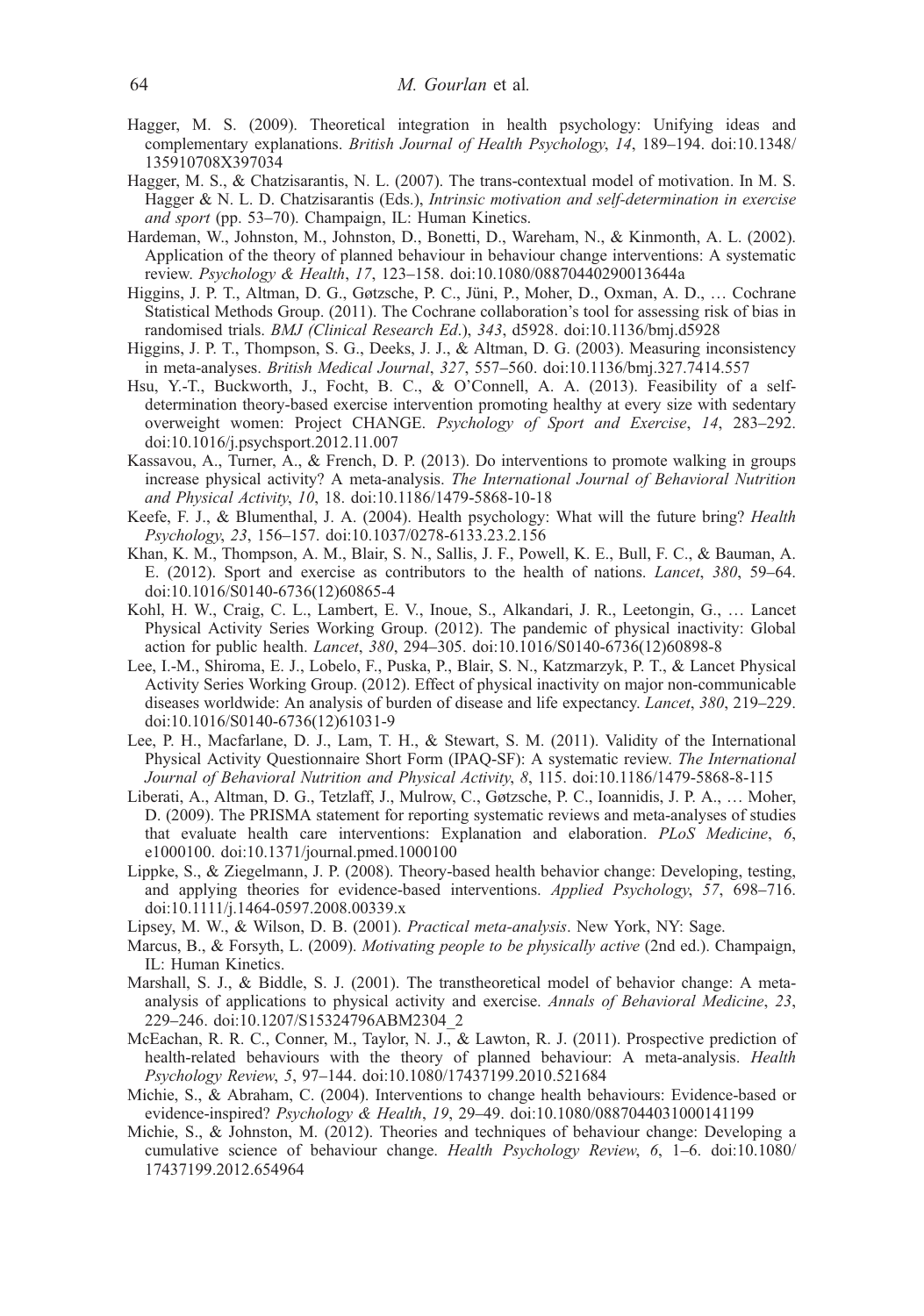- <span id="page-16-0"></span>Michie, S., & Prestwich, A. (2010). Are interventions theory-based? Development of a theory coding scheme. Health Psychology, 29, 1–8. doi[:10.1037/a0016939](http://dx.doi.org/10.1037/a0016939)
- Michie, S., Johnston, M., Francis, J., Hardeman, W., & Eccles, M. (2008). From theory to intervention: Mapping theoretically derived behavioural determinants to behaviour change techniques. *Applied Psychology, 57, 660–680.* doi:[10.1111/j.1464-0597.2008.00341.x](http://dx.doi.org/10.1111/j.1464-0597.2008.00341.x)
- Michie, S., Richardson, M., Johnston, M., Abraham, C., Francis, J., Hardeman, W., … Wood, C. E. (2013). The behavior change technique taxonomy (v1) of 93 hierarchically clustered techniques: Building an international consensus for the reporting of behavior change interventions. Annals of Behavioral Medicine, 46, 81–95. doi:[10.1007/s12160-013-9486-6](http://dx.doi.org/10.1007/s12160-013-9486-6)
- Montanaro, E. A., & Bryan, A. D. (2014). Comparing theory-based condom interventions: Health belief model versus theory of planned behavior. Health Psychology, 33, 1251–1260. doi:[10.1037/](http://dx.doi.org/10.1037/a0033969) [a0033969](http://dx.doi.org/10.1037/a0033969)
- Napolitano, M. A., Borradaile, K. E., Lewis, B. A., Whiteley, J. A., Longval, J. L., Parisi, A. F., … Marcus, B. H. (2010). Accelerometer use in a physical activity intervention trial. Contemporary Clinical Trials, 31, 514–523. doi:[10.1016/j.cct.2010.08.004](http://dx.doi.org/10.1016/j.cct.2010.08.004)
- Netz, Y., Wu, M.-J., Becker, B. J., & Tenenbaum, G. (2005). Physical activity and psychological well-being in advanced age: A meta-analysis of intervention studies. Psychology and Aging, 20, 272–284. doi:[10.1037/0882-7974.20.2.272](http://dx.doi.org/10.1037/0882-7974.20.2.272)
- Ng, L. W. C., Mackney, J., Jenkins, S., & Hill, K. (2012). Does exercise training change physical activity in people with COPD? A systematic review and meta-analysis. Chronic Respiratory Disease, 9, 17–26. doi:[10.1177/1479972311430335](http://dx.doi.org/10.1177/1479972311430335)
- Nigg, C., & Paxton, S. (2008). Conceptual perspectives. In A. L. Smith & S. J. H. Biddle (Eds.), Youth physical activity and sedentary behavior: Challenges and solutions (pp. 79–110). Windsor: Human Kinetics.
- Noar, S. M., & Mehrotra, P. (2011). Toward a new methodological paradigm for testing theories of health behavior and health behavior change. Patient Education and Counseling, 82, 468–474. doi[:10.1016/j.pec.2010.11.016](http://dx.doi.org/10.1016/j.pec.2010.11.016)
- Noar, S. M., & Zimmerman, R. S. (2005). Health behavior theory and cumulative knowledge regarding health behaviors: Are we moving in the right direction? Health Education Research, 20, 275–290. doi[:10.1093/her/cyg113](http://dx.doi.org/10.1093/her/cyg113)
- Noar, S. M., Chabot, M., & Zimmerman, R. S. (2008). Applying health behavior theory to multiple behavior change: Considerations and approaches. Preventive Medicine, 46, 275–280. doi[:10.1016/j.ypmed.2007.08.001](http://dx.doi.org/10.1016/j.ypmed.2007.08.001)
- Orrow, G., Kinmonth, A.-L., Sanderson, S., & Sutton, S. (2012). Effectiveness of physical activity promotion based in primary care: Systematic review and meta-analysis of randomised controlled trials. British Medical Journal, 344, e1389. doi:[10.1136/bmj.e1389](http://dx.doi.org/10.1136/bmj.e1389)
- Peters, G.-J. Y., de Bruin, M., & Crutzen, R. (2013). Everything should be as simple as possible, but no simpler: Towards a protocol for accumulating evidence regarding the active content of health behaviour change interventions. Health Psychology Review, 1–14. doi[:10.1080/17437199.2013.](http://dx.doi.org/10.1080/17437199.2013.848409) [848409](http://dx.doi.org/10.1080/17437199.2013.848409)
- Pinto, B. M., Goldstein, M. G., Papandonatos, G. D., Farrell, N., Tilkemeier, P., Marcus, B. H., & Todaro, J. F. (2011). Maintenance of exercise after phase II cardiac rehabilitation: A randomized controlled trial. American Journal of Preventive Medicine, 41, 274–283. doi:[10.1016/j.](http://dx.doi.org/10.1016/j.amepre.2011.04.015) [amepre.2011.04.015](http://dx.doi.org/10.1016/j.amepre.2011.04.015)
- Prestwich, A., Sniehotta, F. F., Whittington, C., Dombrowski, S. U., Rogers, L., & Michie, S. (2014). Does theory influence the effectiveness of health behavior interventions? Meta-analysis. Health Psychology, 33, 465–474. doi:[10.1037/a0032853](http://dx.doi.org/10.1037/a0032853)
- Prochaska, J. O., Johnson, S. S., & Lee, P. (2009). The transtheoretical model of behavior change. In S. Schumaker, E. Schorn, J. Ockenes, & K. Richert (Eds.), The handbook of health behavior change (3rd ed., pp. 59–83). New York, NY: Springer.
- Prochaska, J. O., Wright, J. A., & Velicer, W. F. (2008). Evaluating theories of health behavior change: A hierarchy of criteria applied to the transtheoretical model. Applied Psychology, 57, 561–588. doi:[10.1111/j.1464-0597.2008.00345.x](http://dx.doi.org/10.1111/j.1464-0597.2008.00345.x)
- Rhodes, R. E., & Pfaeffli, L. A. (2010). Mediators of physical activity behaviour change among adult non-clinical populations: A review update. International Journal of Behavioral Nutrition and Physical Activity, 7, 37. doi:[10.1186/1479-5868-7-37](http://dx.doi.org/10.1186/1479-5868-7-37)